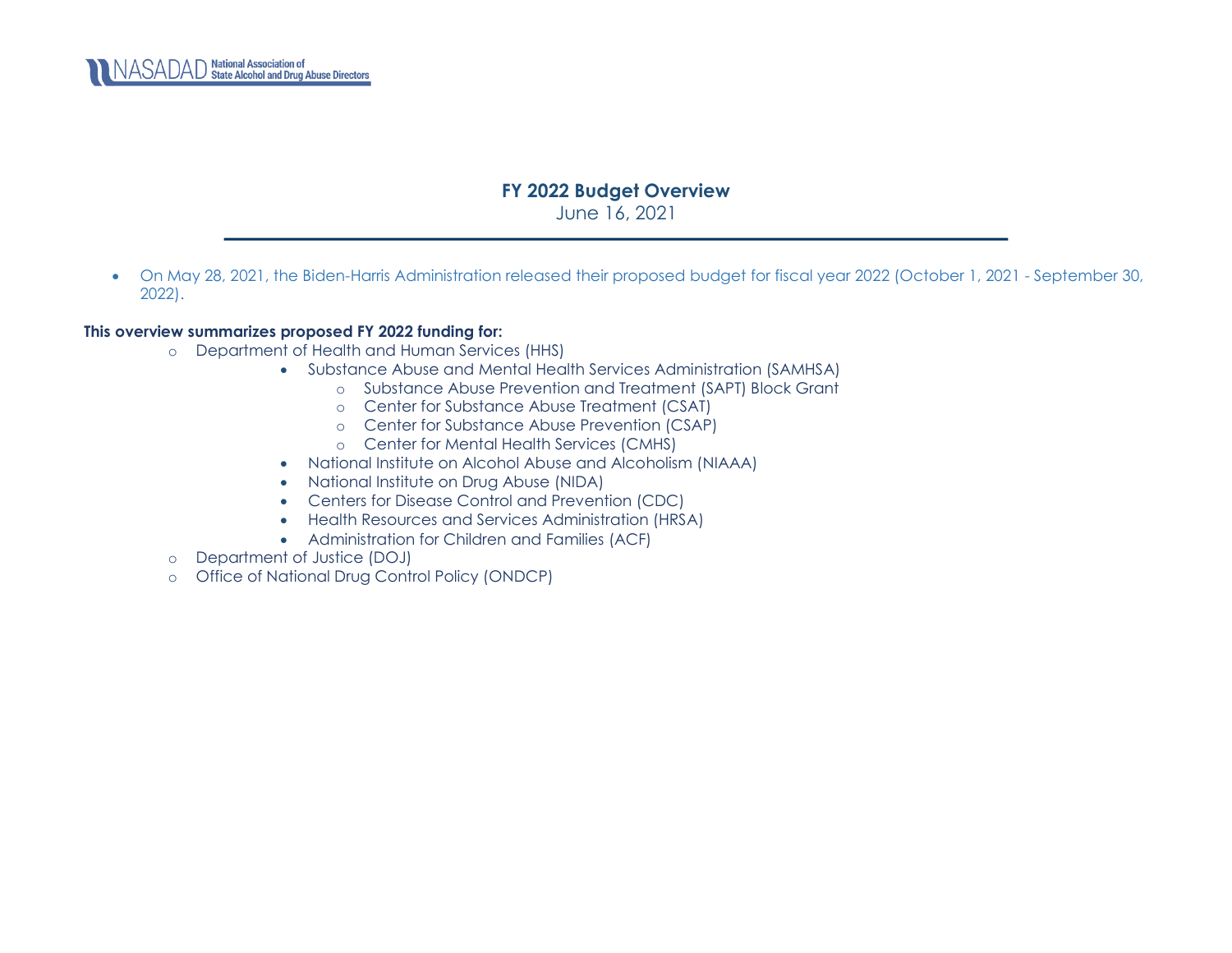<span id="page-1-0"></span>

| Program                              | FY 2019         | FY 2020         |                 | <b>President's FY</b><br>2022 Request | FY 2022 vs. FY<br>2021 |
|--------------------------------------|-----------------|-----------------|-----------------|---------------------------------------|------------------------|
| <b>SAPT</b><br><b>Block</b><br>Grant | \$1,858,079,000 | \$1,858,079,000 | \$1,858,079,000 | \$3,508,000,000                       | $+$ \$1,650,000,000    |

#### **Substance Abuse Prevention and Treatment (SAPT) Block Grant**

\*Does not reflect the \$1.65 billion in supplemental funding appropriated in December 2020, nor the \$1.5 billion in supplemental funding appropriated in March 2021 for the SAPT Block Grant.

| <b>COVID-19 Relief Supplemental</b><br>Fundina | December 2020 (FY 2021) | March 2021 (FY 2021) |  |
|------------------------------------------------|-------------------------|----------------------|--|
| <b>SAPT Block Grant</b>                        | \$1,650,000,000         | \$1,500,000,000      |  |

#### **SAMHSA Congressional Justification Language on the SAPT Block Grant:**

"The Substance Abuse Prevention and Treatment Block Grant (SABG) program distributes funds to 60 eligible states, territories and freely associated states, the District of Columbia, and the Red Lake Band of Chippewa Indians of Minnesota (referred to collectively as states) to plan, carry out, and evaluate substance use disorder prevention and treatment, and recovery support services for individuals, families, and communities impacted by substance misuse. The SABG's overall goal is to support and expand substance use disorder (SUD) prevention and treatment services while providing maximum flexibility to grantees."

**10 Percent Recovery Support Services Set-Aside:** "The 2022 budget includes a new 10 percent set-aside for non-clinical recovery support services. The 10 percent set-aside will require SABG grantees to spend at least 10 percent of their SABG expenditures for recovery community organizations or peer recovery support services. Recovery support systems partner people in recovery from mental and substance use disorders, as well as their family members, with recovery services. These services may include recovery community centers, recovery homes, recovery schools, recovery industries, recovery ministries. These programs utilize individual, community, and system-level approaches to increase the four dimensions of recovery as defined by SAMHSA: health (access to quality health and SUD treatment); home (housing with needed supports); purpose (education, employment, and other pursuits); and community (peer, family and other social supports)112 States will use these funds to develop local recovery community support institutions, provide system navigation resources and supports, and to collaborate and coordinate with local private, public, non-profit, and faith community response efforts. This new set-aside will build upon the more than two decades of practice-based research that began when SAMHSA awarded the first Recovery Community Services Program (1998) discretionary grants and to expand access to long-term recovery services, a necessary component to extend the continuum of care. This set-aside will help increase access to recovery support services across the country and complement the existing efforts to respond to the ongoing opioid crisis that has accelerated during the COVID-19 pandemic."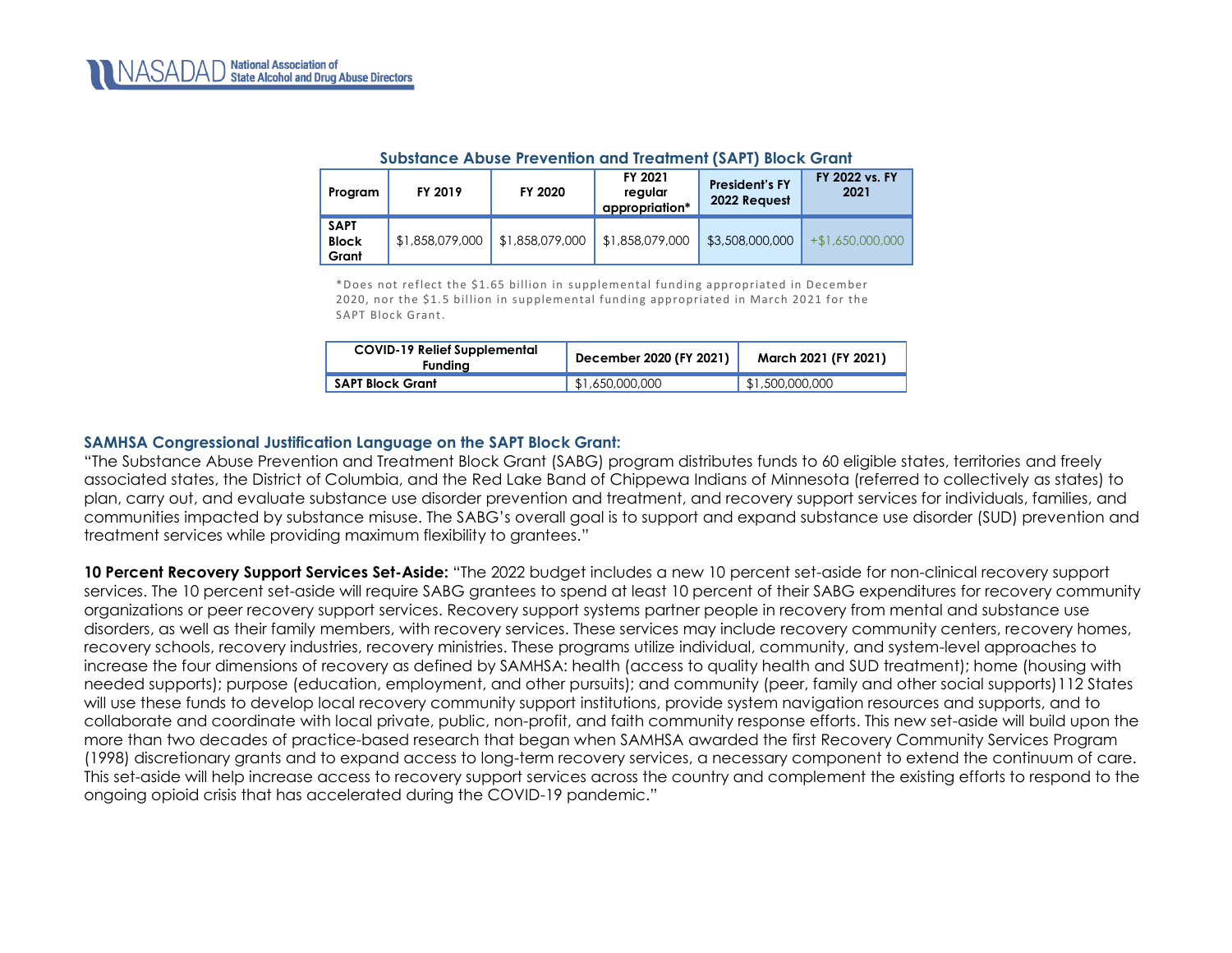"The FY 2022 Budget Request level is \$3.5 billion, an increase of \$1.7 billion from the FY 2021 Enacted level. SAMHSA plans to use the increase in funds to continue serving as a source of safety-net funding, including providing assistance to states in addressing and evaluating activities to prevent, treat, and provide recovery support services for individuals, families, and communities that are adversely impacted by substance use disorders (SUDs), and related conditions such as opioid use disorder. The need and demand for treatment and recovery support services for SUDs continues to grow, as exacerbated by the coronavirus pandemic. SAMHSA will continue to assist states and jurisdictions in planning for, expanding, enhancing, and building capacity in their service systems to address these burgeoning needs."

| Additional Opiolas Allocation                                                 |                 |                 |                 |                                       |                              |  |  |  |
|-------------------------------------------------------------------------------|-----------------|-----------------|-----------------|---------------------------------------|------------------------------|--|--|--|
| Program                                                                       | FY 2019         | FY 2020         | FY 2021         | <b>President's FY</b><br>2022 Request | <b>FY 2022 vs FY</b><br>2021 |  |  |  |
| <b>State Targeted</b><br>Response (STR) to the<br><b>Opioid Crisis Grants</b> | Not funded      | Not funded      | Not funded      | Not funded                            | N/A                          |  |  |  |
| <b>State Opioid Response</b><br>(SOR) Grants                                  | \$1,500,000,000 | \$1,500,000,000 | \$1,500,000,000 | \$2,250,000,000                       | $+ $750,000,000$             |  |  |  |

## **Additional Opioids Allocation**

## **SAMHSA Congressional Justification Language on the SOR Grant program:**

"This program aims to address the opioid crisis by increasing access to medication-assisted treatment using the three FDA-approved medications for the treatment of opioid use disorder, reducing unmet treatment need, and reducing opioid overdose related deaths through the provision of prevention, treatment and recovery activities for opioid use disorder (OUD) (including prescription opioids, heroin and illicit fentanyl and fentanyl analogs).

"In FY 2020, SAMHSA funded a new cohort of SOR grants. In addition to addressing the opioid crisis, the program was expanded to support evidence-based prevention, treatment and recovery support services to address stimulant misuse and use disorders, including cocaine and methamphetamine misuse. In FY 2020, SAMHSA also continued to support SOR technical assistance and training efforts.

"The FY 2022 budget includes \$75 million for TOR, a \$25.0 million increase for tribes. SAMHSA plans to fund new grants to continue to support states and territories, including a 15 percent set-aside for the 10 states with the highest mortality rates related to drug overdose deaths. The allowable uses of this program will continue to include state efforts to address stimulants, including methamphetamine, and cocaine. Stimulants are an increasing source of concern and are responsible for more deaths than opioids in a growing number of states, even as opioid overdose deaths are continuing to increase. The additional funding will enhance states' ability to address stimulants, as well as other issues related to the opioid epidemic that have been compounded due to COVID-19. In FY 2022, SAMHSA will continue to fund supplemental grants to states whose award from the State Opioid Response formula grant declined by more than 40 percent in fiscal year 2021 in comparison to fiscal year 2019."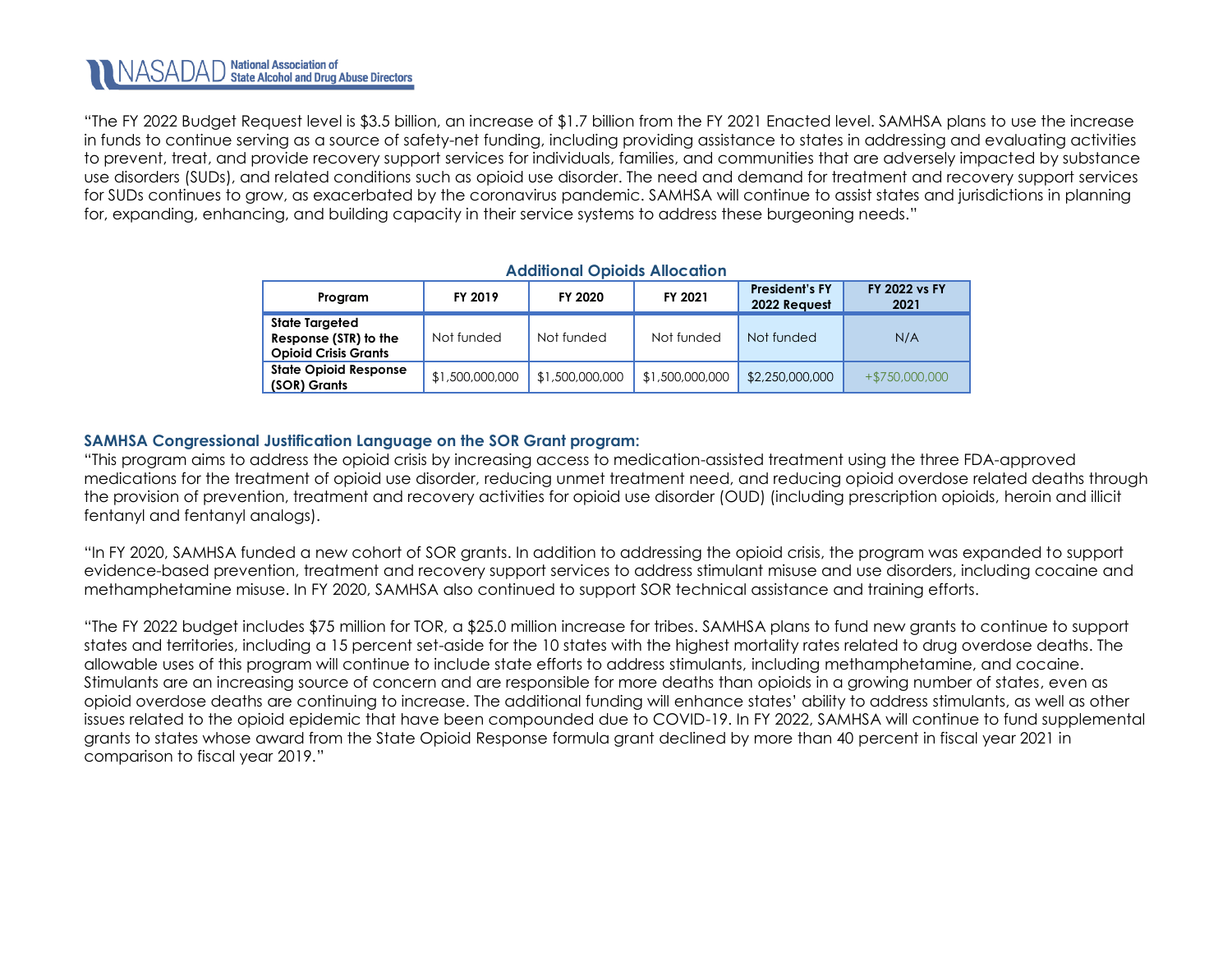## **SAMHSA's Center for Substance Abuse Treatment (CSAT)**

<span id="page-3-0"></span>

| Program                                                                                      | <b>FY 19</b>  | FY 2020       | FY 2021       | <b>President's FY</b><br>2022 Request | <b>FY 2022 vs FY</b><br>2021 |
|----------------------------------------------------------------------------------------------|---------------|---------------|---------------|---------------------------------------|------------------------------|
| <b>CSAT PRNS TOTAL</b>                                                                       | \$458,677,000 | \$479,677,000 | \$496,677,000 | \$650,864,000                         | $+ $154,187,000$             |
| <b>Addiction Technology Transfer</b><br>Centers (ATTCs)                                      | \$9,046,000   | \$9,046,000   | \$9,046,000   | \$9,046,000                           | Level                        |
| <b>Building Communities of</b><br>Recovery                                                   | \$6,000,000   | \$8,000,000   | \$10,000,000  | \$20,000,000                          | $+$10,000,000$               |
| <b>Children and Families</b>                                                                 | \$29,605,000  | \$29,605,000  | \$29,605,000  | \$30,197,000                          | $+$ \$592,000                |
| <b>Comprehensive Opioid</b><br><b>Recovery Centers</b>                                       | N/A           | \$2,000,000   | \$4,000,000   | \$6,000,000                           | $+ $2,000,000$               |
| <b>Criminal Justice Activities</b>                                                           | \$89,000,000  | \$89,000,000  | \$89,000,000  | \$124,380,000                         | $+ $35,380,000$              |
| <b>Drug Courts</b>                                                                           | \$70,000,000  | \$70,000,000  | \$70,000,000  | \$105,000,000                         | +\$35,000,000                |
| <b>Emergency Dept. Alternatives</b><br>to Opioids                                            | N/A           | \$5,000,000   | \$6,000,000   | \$9,000,000                           | $+ $3,000,000$               |
| <b>First Responder Training*</b>                                                             | \$36,000,000  | \$41,000,000  | \$42,000,000  | \$63,000,000                          | $+ $21,000,000$              |
| <b>Rural Focus*</b>                                                                          | \$18,000,000  | \$23,000,000  | \$24,000,000  | \$36,000,000                          | $+ $12,000,000$              |
| <b>Grants to Develop Curricula for</b><br><b>DATA Act Waivers</b>                            | N/A           | N/A           | Not funded    | Not funded                            | N/A                          |
| <b>Grants to Prevent Prescription</b><br>Drug/Opioid Overdose Related<br>Deaths*             | \$12,000,000  | \$12,000,000  | \$12,000,000  | \$18,000,000                          | $+$ \$6,000,000              |
| <b>Improving Access to Overdose</b><br><b>Treatment</b>                                      | \$1,000,000   | \$1,000,000   | \$1,000,000   | \$1,500,000                           | $+$ \$500,000                |
| <b>Minority AIDS</b>                                                                         | \$65,570,000  | \$65,570,000  | \$65,570,000  | \$66,881,000                          | $+ $1,311,000$               |
| <b>Minority Fellowship</b>                                                                   | \$4,789,000   | \$4,789,000   | \$5,789,000   | \$6,136,000                           | $+ $347,000$                 |
| <b>Opioid Response Grants</b>                                                                | N/A           | N/A           | \$3,000,000   | \$3,000,000                           | Level                        |
| <b>Opioid Treatment</b><br><b>Programs/Regulatory Activities</b>                             | \$8,724,000   | \$8,724,000   | \$8,724,000   | \$13,086,000                          | $+ $4,362,000$               |
| <b>Peer Support Technical</b><br><b>Assistance Center</b>                                    | N/A           | \$1,000,000   | \$1,000,000   | \$1,500,000                           | $+$ \$500,000                |
| <b>Pregnant and Postpartum</b><br>Women (PPW)                                                | \$29,931,000  | \$31,931,000  | \$32,931,000  | \$49,397,000                          | $+ $16,466,000$              |
| <b>Recovery Community Services</b><br>Program                                                | \$2,434,000   | \$2,434,000   | \$2,434,000   | \$5,151,000                           | $+ $2,717,000$               |
| Screening, Brief Intervention,<br>and Referral to Treatment<br>(SBIRT)                       | \$30,000,000  | \$30,000,000  | \$30,000,000  | \$30,560,000                          | $+ $560,000$                 |
| <b>Targeted Capacity Expansion</b><br>(TCE) General                                          | \$100,192,000 | \$100,192,000 | \$102,192,000 | \$147,916,000                         | $+$ \$45,724,000             |
| <b>Medication-Assisted</b><br><b>Treatment for Prescription</b><br>Drug and Opioid Addiction | \$89,000,000  | \$89,000,000  | \$91,000,000  | \$136,500,000                         | $+ $45,500,000$              |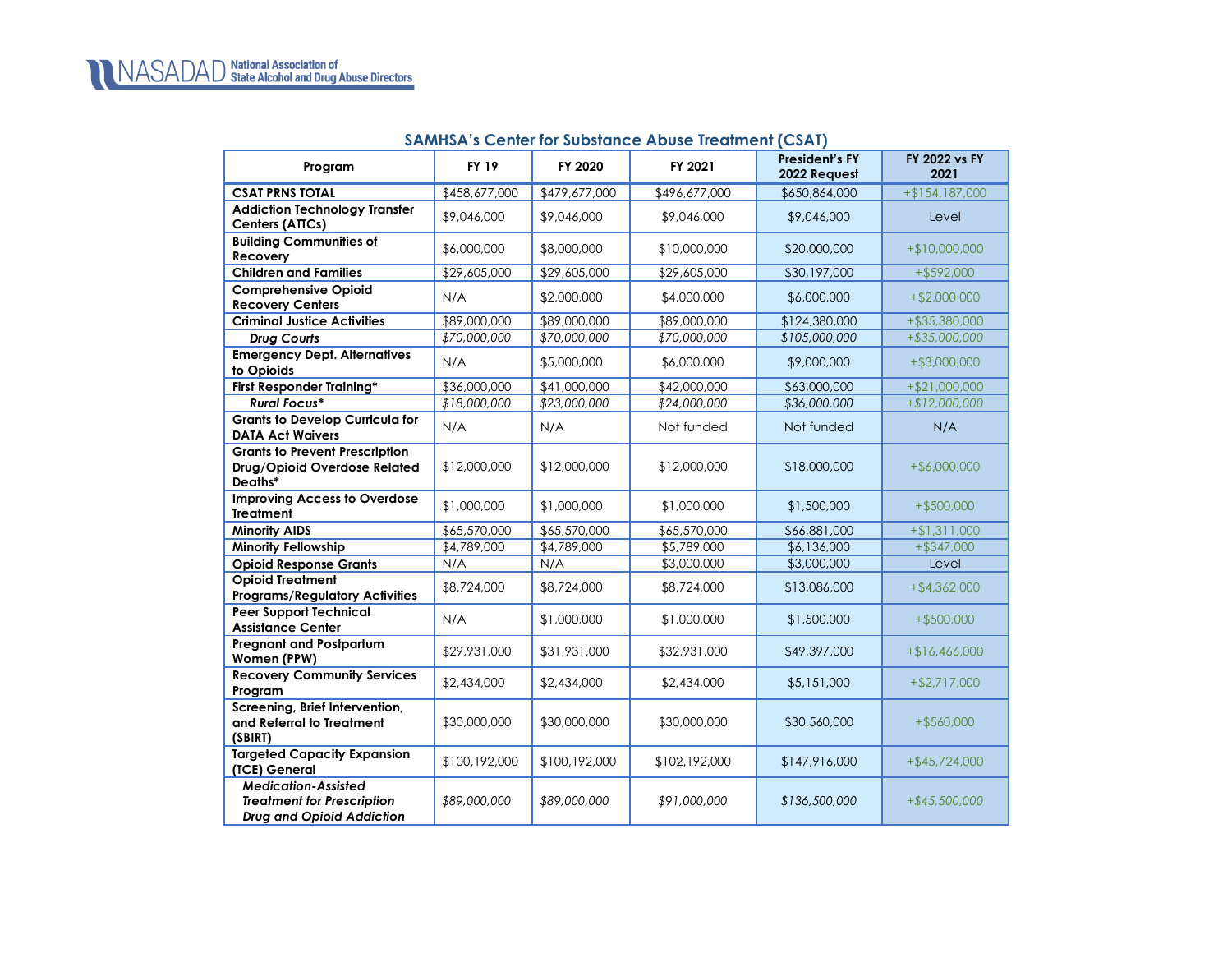| Program                                              | <b>FY 19</b> | FY 2020      | FY 2021      | <b>President's FY</b><br>2022 Reavest | <b>FY 2022 vs FY</b><br>2021 |
|------------------------------------------------------|--------------|--------------|--------------|---------------------------------------|------------------------------|
| (MAT-PDOA)                                           |              |              |              |                                       |                              |
| Treatment, Recovery, and<br><b>Workforce Support</b> | N/A          | \$4,000,000  | \$6,000,000  | \$9,000,000                           | $+$ \$3,000,000              |
| <b>Treatment Systems for Homeless</b>                | \$36,386,000 | \$36,386,000 | \$36,386,000 | \$37,114,000                          | $+ $728,000$                 |

\*First Responder Training program, Rural Focus, and Grants to Prevent Prescription Drug/Opioid Overdose Related Deaths were previously funded within CSAP (FY 2016-FY 2018)

#### **SAMHSA Congressional Justification Language:**

**Opioid Treatment Programs/Regulatory Activities: "The FY 2022 Budget Request is \$13.1 million, an increase of \$4.4 million from the FY 2021** Enacted level. In FY 2022, SAMHSA will award approximately 36 continuation grants, 29 new grants and two contracts. SAMHSA will use the increase in funding to hold at least 300 additional events and provide training for an additional 8,000 participants."

**Screening, Brief Intervention, and Referral to Treatment:** "The SBIRT program seeks to increase the use of SBIRT in medical settings by promoting wide dissemination and adoption of the practice across the spectrum of primary care services. To achieve this, SAMHSA awards state implementation grants to encourage adoption of SBIRT by healthcare providers in each state. SAMHSA also supports the SBIRT Student Training grant programs.

"The FY 2022 Budget Request is \$30.6 million, an increase of \$560,000 from the FY 2021 Enacted level. SAMHSA plans to use the increase in funds to award 37 continuation grants and one new grant."

<span id="page-4-0"></span>**Medication-Assisted Treatment for Prescription Drug and Opioid Addiction (MAT -PDOA): "**The MAT-PDOA program addresses treatment needs of individuals who have an opioid use disorder (OUD) by expanding/enhancing treatment system capacity to provide accessible, effective, comprehensive, coordinated/integrated, and evidence-based MAT and recovery support services.

"The aim of the state MAT-PDOA continuation grants is to increase the number of individuals receiving services with pharmacotherapies approved by the Food and Drug Administration for the treatment of opioid use disorder (OUD); increase the number of individuals receiving integrated care; decrease the illicit opioid drug use at 6-month follow-up; and decrease prescription opioid use in a non-prescribed manner at 6-month follow-up.

"SAMHSA plans to use the increase in funds to support the TCE-Special Projects and MAT PDOA grants. Specifically, SAMHSA will fund 23 new and three continuation TCE-Special Projects grants. Also, SAMHSA plans to fund 107 new MAT-PDOA grants and 140 continuation grants, making MAT services accessible to 40 percent more individuals suffering from OUD."

**Pregnant and Postpartum Women Pilot:** "Section 501 of the Comprehensive Addiction and Recovery Act (CARA) increased accessibility and availability of services for pregnant women by expanding the authorized purposes of the PPW program to include the provision of outpatient and intensive outpatient services for pregnant women. Historically, the PPW program has only supported the provision of residential treatment services. The PPW pilot provides grants to states to: 1) support family-based services for pregnant and postpartum women with a primary diagnosis of a substance use disorder, including opioid disorders; 2) help state substance abuse agencies address the continuum of care, including services provided to women in nonresidential-based settings; and 3) promote a coordinated, effective and efficient state system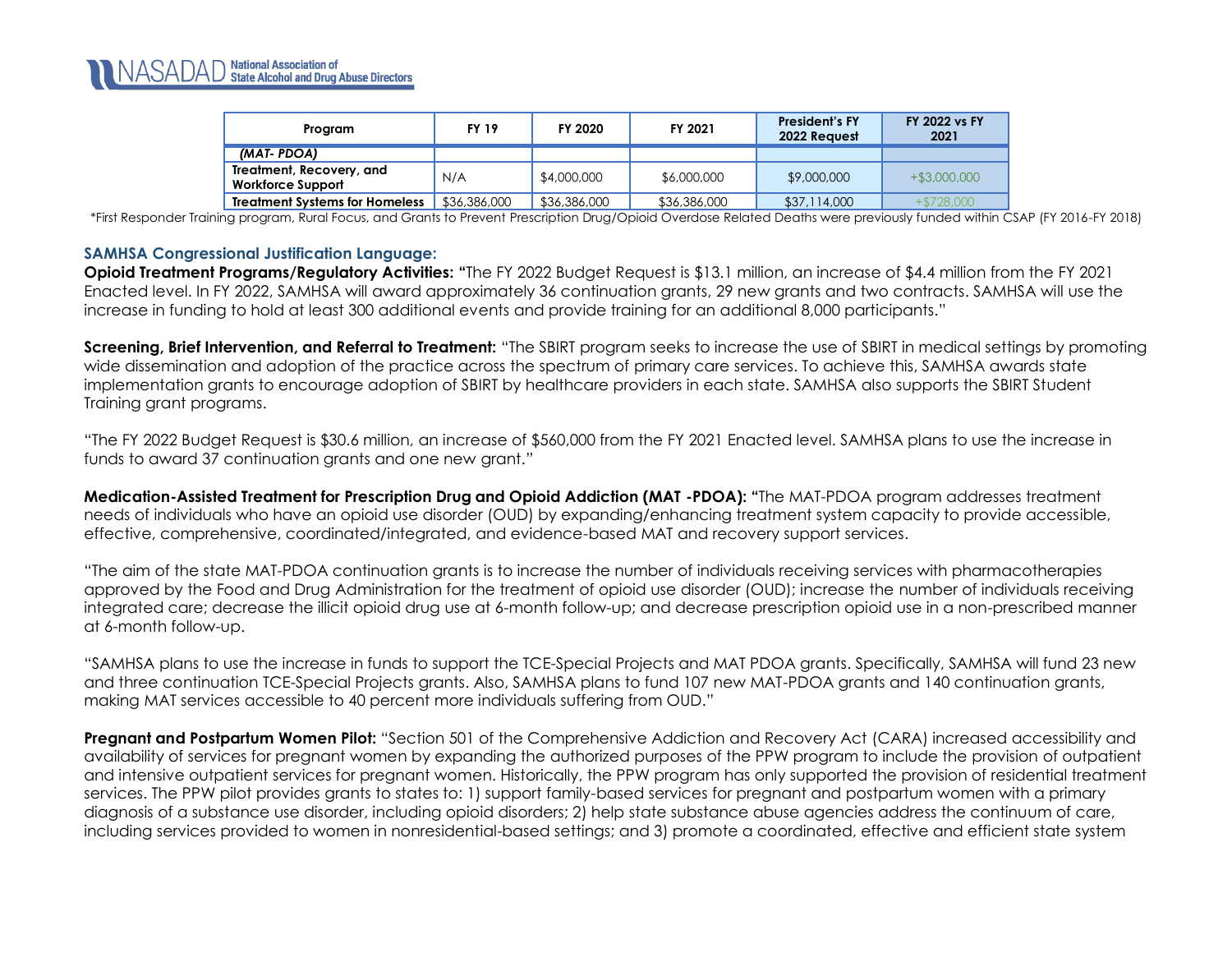managed by state substance abuse agencies by encouraging new approaches and models of service delivery. An evaluation of this program is underway to determine the effectiveness of the pilot.

"SAMHSA plans to use the increased funding to award nine pilot continuation grants, 3 new pilot grants, 24 PPW residential treatment continuation grants, and 45 new residential treatment grants to provide an array of services and supports to pregnant women and their families."

**Recovery Community Services Program:** "The FY 2022 Budget Request is \$5.2 million, an increase of \$2.7 million from the FY 2021 Enacted level. SAMHSA plans to use the increase in funds to award eight continuations and nine new RCSP grants. This will allow SAMHSA to continue the efforts of building addiction recovery networks throughout the nation and the collaboration among peer-run organizations."

**Children and Families**: "SAMHSA's Children and Families program makes appropriate treatment available to youth and their families/caregivers to reduce the impact of substance use disorders and/or co-occurring mental and substance use disorders on communities in the U.S.

"SAMHSA plans to use the increase in funds to award two new and 52 continuation Youth and Family Tree grants. These grants will continue to support states and tribes who have not previously received funds under this initiative, and to address the gaps in substance use disorder treatment by providing services for youth, their families, and caregivers."

**Treatment Systems for Homeless:** "SAMHSA's Treatment Systems for Homeless portfolio supports services for those with alcohol/other drug addiction and who are experiencing homelessness, including youth, veterans, and families. SAMHSA plans to use the increase in funds to support grants to reduce homelessness for nearly 5,000 people. SAMHSA intends to fund 20 new and 68 GBHI continuation grants with grant supplements for direct technical assistance."

**Minority AIDS:** "The purpose of the Targeted Capacity Expansion-HIV program is to increase engagement in care for racial and ethnic minority individuals with substance use disorders (SUD) and/or co-occurring substance use and mental disorders (COD) who are at risk for HIV or HIV positive that receive HIV services/treatment. SAMHSA plans to use the increase in funds to award 64 new grants and 62 continuation grants."

**Drug Court Services:** "SAMHSA's ATDC programs support a variety of services including direct treatment services for diverse populations, wraparound and recovery support services such as recovery housing and peer recovery support services designed to improve access and retention, drug testing for illicit substances, educational support, relapse prevention and long-term management, and HIV and viral hepatitis B and C testing conducted in accordance with state and local requirements.

"SAMHSA plans to use the increase in funds to support 94 new and 166 drug court continuation grants, and 33 continuation ORP grants, and one contract. SAMHSA estimates that an additional 3,287 clients will be served per year with the additional funding."

**Building Communities of Recovery:** "The programs support the development, enhancement, expansion, and delivery of recovery support services (RSS) as well as the promotion of, and education about, recovery. They are managed and implemented primarily by individuals with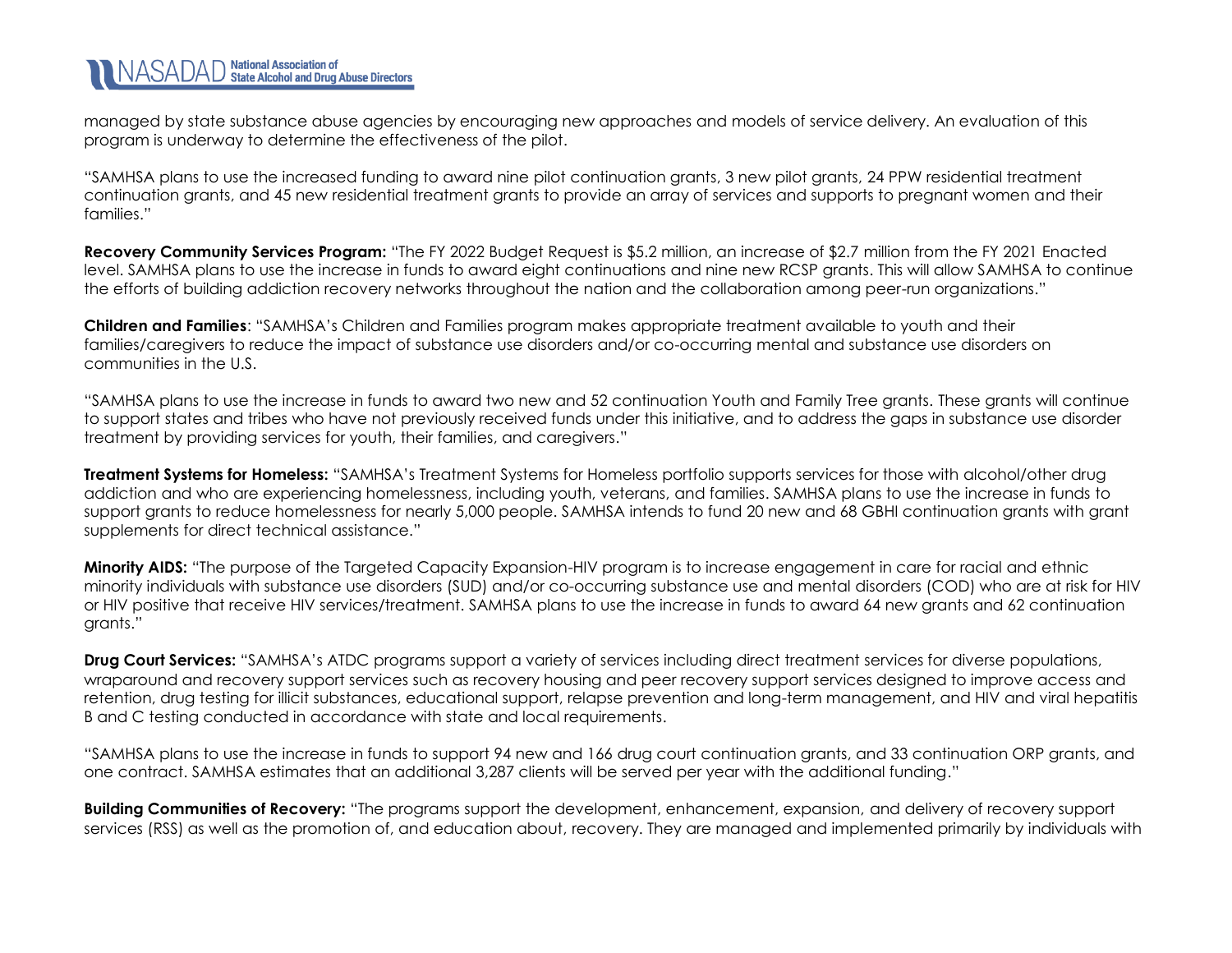lived experience and who are in recovery from substance use disorders and addiction and who reflect the community being served. Grantees are using funds to 1) build connections and linkages between recovery networks, between RCOs, and other Recovery Support Services (RSS); 2) reduce the stigma associated with addiction and recovery; and 3) conduct public education and outreach on issues relating to addiction and recovery.

"SAMHSA plans to use the increase in funds to support 31 new grants and 19 continuation grants for the Building Communities of Recovery program to develop, expand, and enhance recovery support services. Building Communities of Recovery supports linkages between recovery networks and a variety of organizations, including primary care, other recovery networks, the child welfare system, the criminal justice system, housing services, and education/employment systems. This increase in funding will support further mobilization of resources within and outside the recovery community to increase the prevalence and quality of long-term recovery support from drug and alcohol addiction."

**Minority Fellowship Program:** "SAMHSA's Minority Fellowship Program (MFP) increases behavioral health practitioners' knowledge of issues related to prevention, treatment, and recovery support for mental illness and drug/alcohol addiction among racial and ethnic minority populations.

"SAMHSA plans to use the increase in funds to support nine continuation grants, eight new grants and one technical assistance contract."

**Addiction Technology Transfer Centers:** "The purpose of the Technology Transfer Centers is to develop and strengthen the specialized behavioral healthcare and primary healthcare workforce that provides prevention, treatment, and recovery support services for substance use disorder (SUD) and mental illness. The program's mission is to help people and organizations to incorporate effective evidence-based practices into substance use disorder and mental health prevention, treatment and recovery services.

"SAMHSA plans to fund 11 new grants and one continuation grant. Funding will allow the ATTC grantees to disseminate evidence-based, promising practices to addiction treatment and recovery professionals, public health and mental health personnel, institutional and community corrections professionals, and other related disciplines."

**Improving Access to Overdose Treatment:** "The ODTx program addresses the opioid crisis by increasing access to treatment, reducing unmet treatment need, and reducing opioid overdose related deaths through the provision of prevention, treatment, and recovery activities for opioid use disorder (including prescription opioids as well as illicit drugs such as heroin).

"SAMHSA plans to use the increase in funds to support five continuation grants and two new grants to continue increasing access to treatment, reducing unmet treatment need, and reducing opioid overdose related deaths through the provision of prevention, treatment, and recovery activities for opioid use disorder. With this additional funding, we anticipate an increase of 1,270 individuals trained."

**First Responder Training for Opioid Overdose Reversal Drugs**: "The FR-CARA program trains and equips firefighters, law enforcement officers, paramedics, emergency medical technicians, and other legally organized and recognized volunteer organizations in a position to respond to adverse opioid-related incidents. This program also establishes processes, protocols, and mechanisms for referral to appropriate treatment and recovery communities. FR-CARA's broader eligibility and rural-set asides ensure that much needed services reach rural and tribal areas.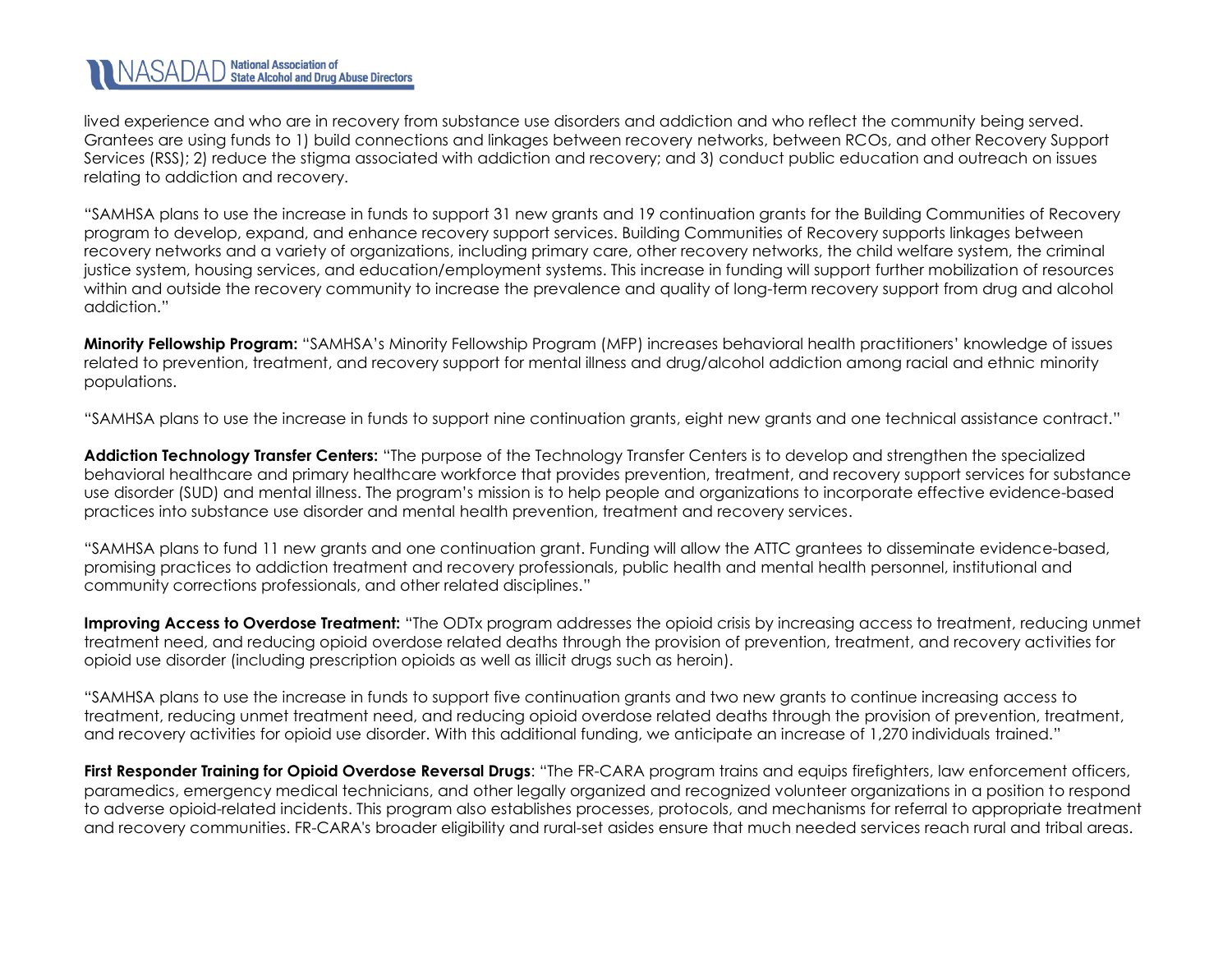# NASADAD National Association of<br>NASADAD State Alcohol and Drug Abuse Directors

Training, technical assistance, and evaluation activities are also being supported to assist grantees, determine best practices, and assess program outcomes. SAMHSA has awarded 69 state, rural and tribal organizations over the past 3 years. Approximately 52 percent of the funds went to rural entities hit particularly hard by the opioid crisis.

"SAMHSA plans to use the increase in funds to award 46 continuation grants and 60 new grants. In addition, SAMHSA plans to fund 27 new Rural Emergency Medical Services Training Grants."

**Grants to Prevent Prescription Drug/Opioid Overdose Related Deaths:** "SAMHSA supports 12 grants to 12 states for the Grants to Prevent Prescription Drug and Opioid Overdose-related Deaths program, which helps states identify communities of high need and provide education, training, and resources necessary to meet their specific needs. The grant funds can be used for purchasing overdose reversing drugs, equipping first responders with them, providing training on their use, developing other overdose-related death prevention strategies, and providing materials to assemble and disseminate overdose kits. These grantees are also required to develop a dissemination plan and a training course tailored to meet the needs of first responders in their communities.

"SAMHSA plans to use the increase in funds to support seven new and 13 continuation grants across seven states to reduce the number of opioid overdose-related deaths. This will also help states purchase overdose reversing drugs, equip first responders in high-risk communities, support education on the use of naloxone and other overdose-related death prevention strategies, provide the necessary materials to assemble overdose kits, and cover expenses incurred from dissemination efforts. SAMHSA estimates the increase in funding will result in an estimated increase of 2,695 overdose reversals, 7,662 more Naloxone kits distributed, and 4,166 more persons trained to administer Naloxone or other FDA approved drug or device."

**Peer Support Technical Assistance Center:** "The purpose of this new program, which is authorized by section 7152 of the SUPPORT for Patients and Communities Act (P.L. 115-271), is to provide funding for the creation of a National Peer-Run Training and Technical Assistance Center for Addiction Recovery Support, or the Center. The Center provides technical assistance and support to recovery community organizations and peer support networks. The technical assistance is related to training, translation and interpretation services, data collection, capacity building, and evaluation and improvement of the effectiveness of such services provided by recovery community organizations.

"The FY 2022 Budget Request is \$1.5 million, an increase of \$500,000 from the FY 2021 Enacted level. SAMHSA continues to support the existing grantee in this program and increase the funding available for the grantee."

**Emergency Department Alternatives to Opioids**: "The purpose of this new program, which is authorized by section 7091 of the SUPPORT for Patients and Communities Act (P.L. 115-271) is to provide funding to hospitals and emergency departments, including freestanding emergency departments, to develop, implement, enhance, or study alternative pain management protocols and treatments that limit the use and prescribing of opioids in emergency departments. In addition, these funds will be used to target common painful conditions, train providers and other hospital personnel, and provide alternatives to opioids for patients with painful conditions. SAMHSA plans to use the increase in funds to award six new and 12 continuation grants."

**Treatment, Recovery, and Workforce Support:** "The purpose of this new program, which is authorized by section 7183 of the SUPPORT for Patients and Communities Act, is to implement evidence-based programs to support individuals in substance use disorder treatment and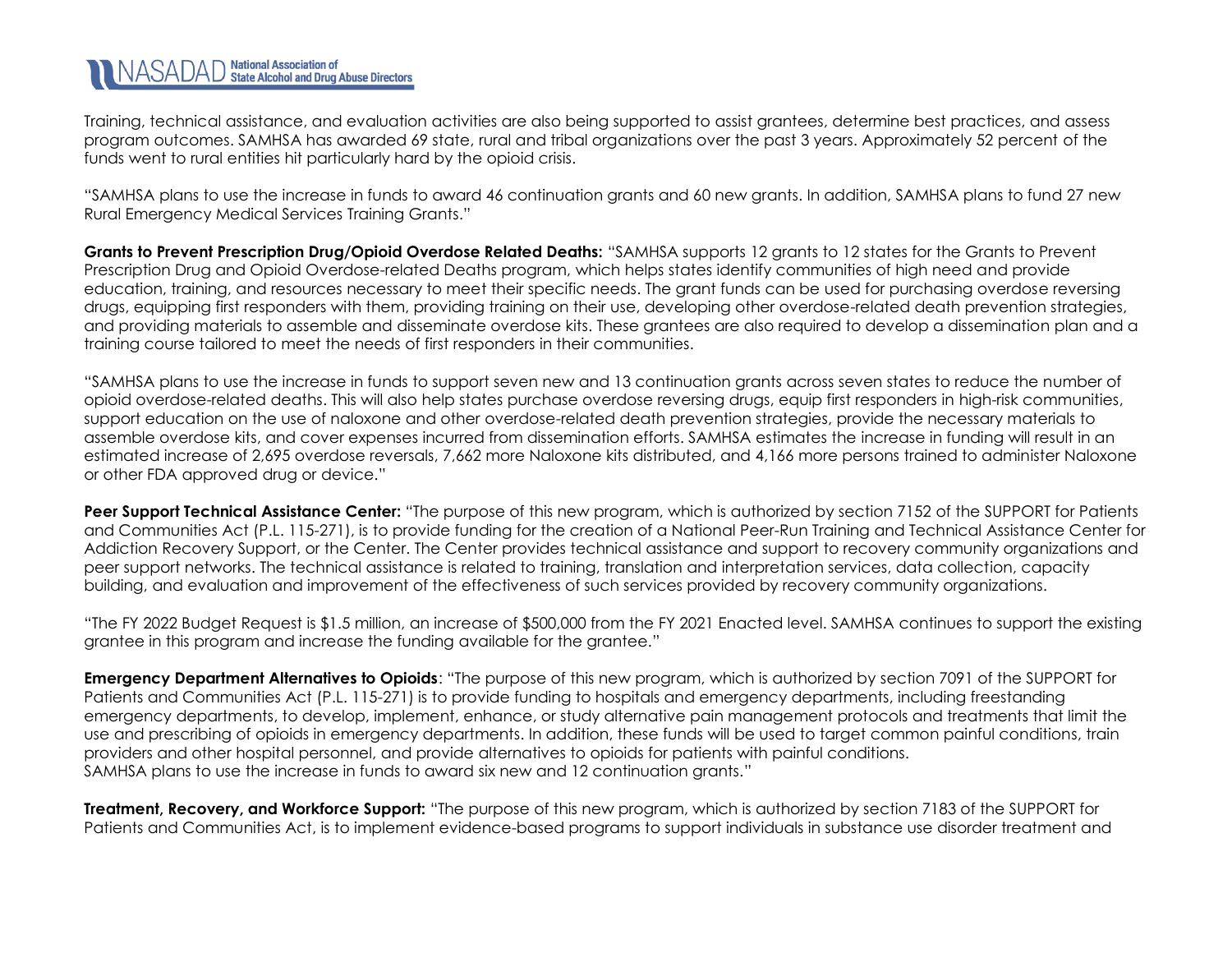#### **National Association of<br>State Alcohol and Drug Abuse Directors** INASADAD

recovery to live independently and participate in the workforce. To achieve this objective, recipients must coordinate, as applicable, with Indian tribes or tribal organizations, state and local workforce development boards, lead state agencies responsible for a workforce investment activity, and state agencies responsible for carrying out substance use disorder prevention and treatment programs. The program launched in September 2020 with eight grant recipients, three grants in February 2021 and one additional grant will be awarded in 2021 for a total of twelve grants awarded."

"SAMHSA plans to use the increase in funds to award six new and 12 continuation grants."

**Comprehensive Opioid Recovery Centers:** "This program provides grants to nonprofit substance use disorder treatment organizations to operate of comprehensive centers which provide a full spectrum of treatment and recovery support services for opioid use disorders. The funding represents the first year of a four-year project period. Grantees are required to provide outreach and the full continuum of treatment services including MAT; counseling; treatment for mental disorders; testing for infectious diseases, residential rehabilitation, and intensive outpatient programs; recovery housing; peer recovery support services; job training, job placement assistance, and continuing education; and family support services such as childcare, family counseling, and parenting interventions. Grantees must utilize third party and other revenue to the extent possible. Grantees are required to report client-level data, including demographic characteristics, substance use, diagnosis, services received, types of MAT received, length of stay in treatment, employment status, criminal justice involvement, and housing."

"SAMHSA plans to use the increase in funds to support four continuations and two new grants. These funds will also provide critical comprehensive care services, including long term care and support services utilizing the full range of FDA-approved medications and evidence-based treatments and will cover the costs of critical linkage and system development not currently covered by other sources of funding. These funds will extend the reach of MAT treatment and recovery support services to address the opioid epidemic across systems and regional locations, reducing scattered, uncoordinated treatment efforts, and expanding access to care for people with special needs and/or in rural areas."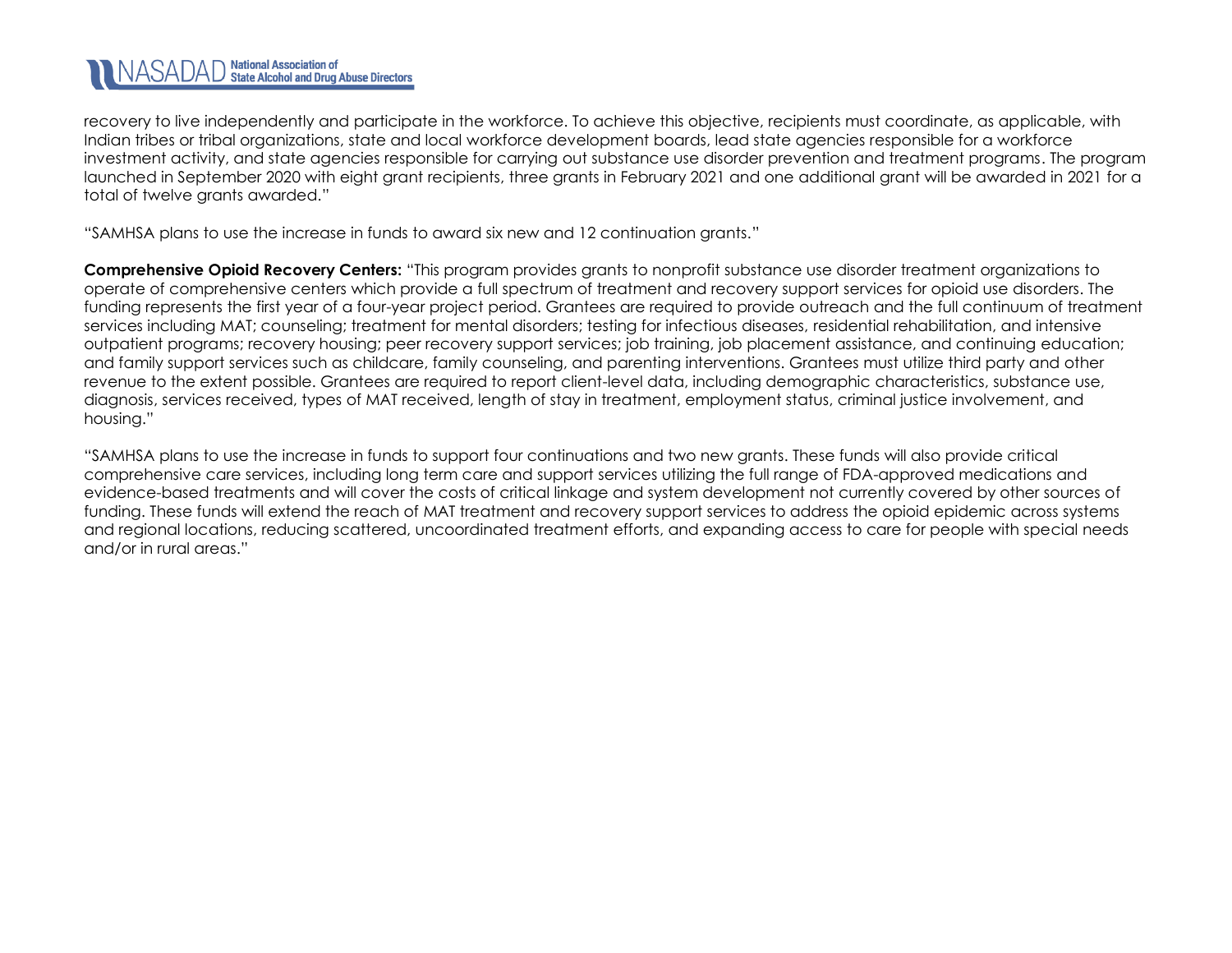| Program                                                                   | FY 2019       | FY 2020       | FY 2021       | <b>President's FY</b><br>2022 Request | <b>FY 2022 vs FY</b><br>2021 |  |  |
|---------------------------------------------------------------------------|---------------|---------------|---------------|---------------------------------------|------------------------------|--|--|
| <b>CSAP PRNS TOTAL</b>                                                    | \$205,469,000 | \$206,469,000 | \$208,219,000 | \$216,667,000                         | $+$ \$8,448,000              |  |  |
| Center for the Application of<br><b>Prevention Technologies (CAPT)</b>    | \$7,493,000   | \$7,493,000   | \$7,493,000   | \$7,493,000                           | Level                        |  |  |
| <b>Federal Drug-Free</b><br><b>Workplace/Mandatory Drug Testing</b>       | \$4,894,000   | \$4,894,000   | \$4,894,000   | \$4,894,000                           | Level                        |  |  |
| <b>Minority AIDS</b>                                                      | \$41,205,000  | \$41,205,000  | \$41,205,000  | \$42,029,000                          | $+$ \$824,000                |  |  |
| <b>Minority Fellowship</b>                                                | \$321,000     | \$321,000     | \$321,000     | \$340,000                             | $+ $19,000$                  |  |  |
| <b>Science and Service Program</b><br>Coordination                        | \$4,072,000   | \$4,072,000   | \$4,072,000   | \$4,072,000                           | Level                        |  |  |
| Sober Truth on Preventing Underage<br>Drinking (STOP Act)                 | \$8,000,000   | \$9,000,000   | \$10,000,000  | \$10,000,000                          | Level                        |  |  |
| <b>Strategic Prevention Framework-</b><br><b>Partnerships for Success</b> | \$119,484,000 | \$119,484,000 | \$119,484,000 | \$126,674,000                         | $+ $7,190,000$               |  |  |
| <b>Strategic Prevention Framework Rx</b>                                  | \$10,000,000  | \$10,000,000  | \$10,000,000  | \$15,000,000                          | $+ $5,000,000$               |  |  |
| <b>Tribal Behavioral Health Grants</b>                                    | \$20,000,000  | \$20,000,000  | \$20,750,000  | \$21,165,000                          | $+$ \$415,000                |  |  |

## **SAMHSA's Center for Substance Abuse Prevention (CSAP)**

#### **SAMHSA Congressional Justification Language:**

**Strategic Prevention Framework – Partnerships for Success (SPF-PFS): "**The Strategic Prevention Framework – Partnerships for Success (SPF-PFS) program helps states, tribes, and communities address locally identified prevention priorities through a data-driven process. Common priorities include underage drinking among youth and young adults age 12 to 20, marijuana, or prescription drug misuse. In 2020 the SPF-PFS program supported a total of 250 new and continuing grants to state, community and tribal organizations to address underage drinking among youth and young adults ages 9 to 20 and allow communities, at their discretion, to use funds to target up to two additional data driven substance misuse prevention priorities addressing ages 9 and above. SPF-PFS is designed to ensure that prevention strategies and messages reach the populations most impacted by substance misuse. The program extends current established cross-agency and community-level partnerships by connecting substance misuse prevention programming to departments of social services and their community service providers. This includes working with populations disproportionately impacted by the consequences of substance use; i.e., children entering the foster care system, transition age youth, and individuals who support persons with substance use issues (e.g., women, families, parents, caregivers, and young adults).

"Funding for the SPF Rx program is increased by \$5 million for a total of \$15 million to support a new cohort of up to 26 grantees to be awarded in FY 2021, and 26 continuation and 12 new grants in FY 2022."

**Strategic Prevention Framework for Prescription Drugs (SPF Rx): "**The Strategic Prevention Framework for Prescription Drugs (SPF-Rx) assists grantees in developing capacity and expertise in the use of data from state run prescription drug monitoring programs (PDMP). Grantees have also raised awareness about the dangers of sharing medications and work with pharmaceutical and medical communities on the risks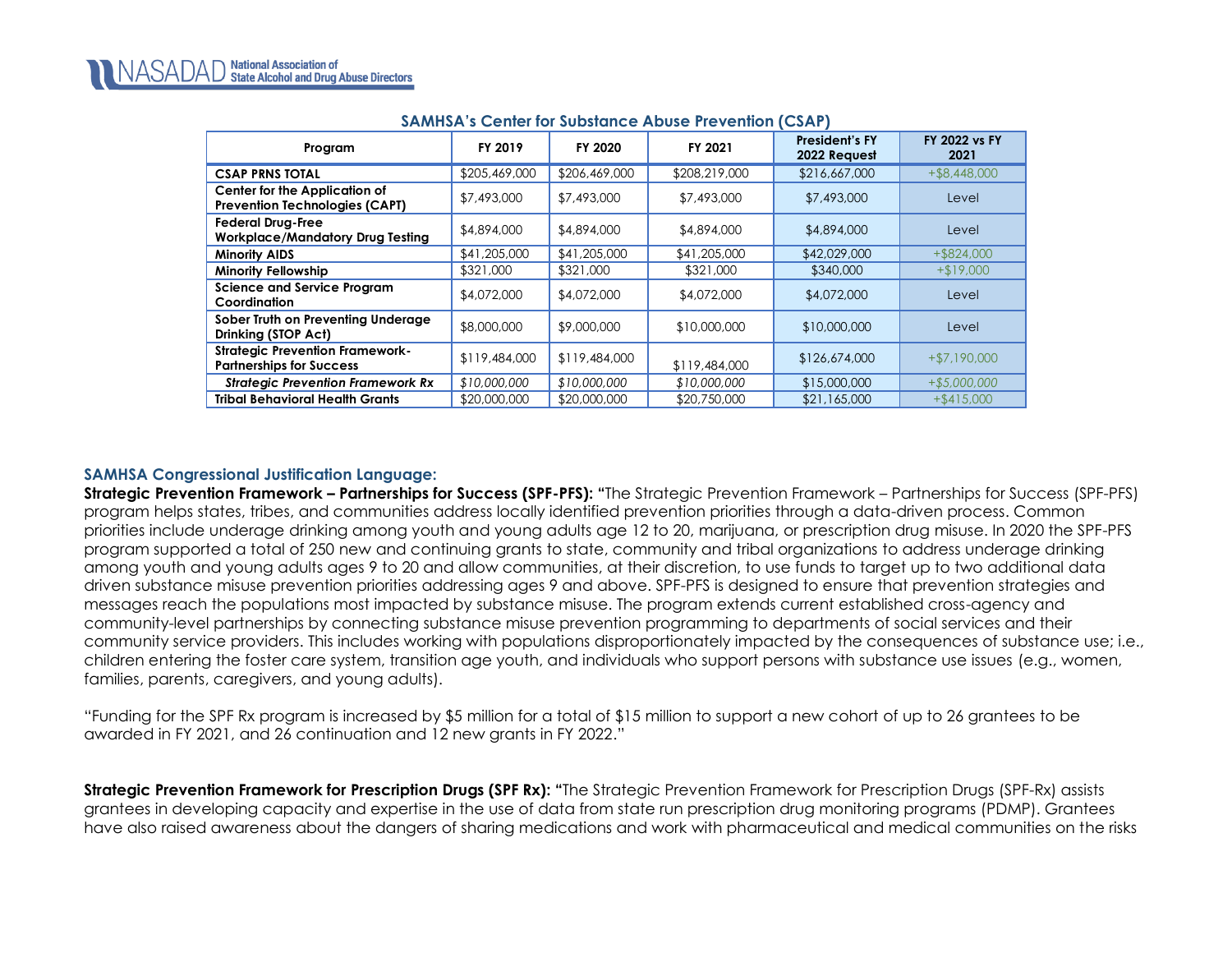# NASADAD National Association of<br>NASADAD State Alcohol and Drug Abuse Directors

of overprescribing to young adults. SAMHSA's program focuses on raising community awareness and bringing prescription drug use prevention activities and education to schools, communities, parents, prescribers, and their patients. SAMHSA tracks reductions in opioid overdoses and the incorporation of prescription drug monitoring data into needs assessments and strategic plans as indicators of program success. SAMHSA plans to maintain this level of support for SPF Rx through FY 2022."

**Federal Drug-Free Workplace:** "The Drug Free Workplace Program (DFWP) helps individuals refrain from using illegal drugs and demonstrates that illegal drug use will not be tolerated in the federal workplace. The DFWP achieves this through policies and procedures including drug testing which allows for the drug testing of all executive branch agency employees. A key program aim is to eliminate illicit drug use in federal workplaces and oversee the NLCP, which certifies laboratories to conduct forensic drug testing for federal agencies and federally regulated industries.

"Along with the implementation of the new oral fluid and hair drug testing programs, SAMHSA will continue oversight of the Executive Branch Agencies' Federal Drug-Free Workplace Programs. This includes review of Federal Drug-Free Workplace plans from those federal agencies that perform federal employee testing, random testing of those designated testing positions of national security, public health, and public safety, and testing for illegal drug use and the misuse of prescription drugs. SAMHSA will continue its oversight role for the inspection and certification of the HHS certified laboratories."

**Minority AIDS:** "The Minority AIDS program supports activities that build a strong foundation for delivering and sustaining high- quality and accessible substance misuse and HIV prevention services. The program aims to engage community-level domestic public and private nonprofit entities, tribes, and tribal organizations in order to prevent and reduce the onset of substance misuse and transmission of HIV/AIDS among at-risk populations, including racial/ethnic minority youth and young adults, ages 13 to 24. SAMHSA works with college and university clinics/wellness centers and community-based providers that can provide comprehensive substance misuse and HIV prevention strategies.

"SAMHSA plans to support 163 continuations and 27 new grant awards."

**Sober Truth on Preventing Underage Drinking Act (STOP Act):** "In keeping with the STOP Act's language calling for a multi-faceted, coordinated approach, the Interagency Coordinating Committee for the Prevention of Underage Drinking (ICCPUD) developed a Comprehensive Plan in 2006, with updates in 2018, and a pending update for 2021. The plan includes consensus recommendations from the federal agency members as well as for all interested parties identified in the STOP Act, and established the following overarching goals and objectives: 1. Strengthen a national commitment to address the problem of underage drinking; 2. Reduce demand for, the availability of, and access to alcohol by persons under the age of 21; 3. Use research, evaluation, and scientific surveillance to improve the effectiveness of policies, programs, and practices designed to prevent and reduce underage drinking. The STOP Act requires the HHS Secretary, in collaboration with other federal officials enumerated in the Act, to "formally establish and enhance the efforts of the ICCPUD that began operating in 2004." In 2006, SAMHSA assumed leadership as the HHS Secretary's designee.

"The FY 2022 budget request is \$10.0 million, level with the FY 2021 Enacted budget. SAMHSA will support 133 STOP Act grant continuations."

**Center for the Application of Prevention Technologies:** "The purpose of the PTTC Network is to improve implementation and delivery of effective substance misuse prevention interventions and provide training and technical assistance services to the substance misuse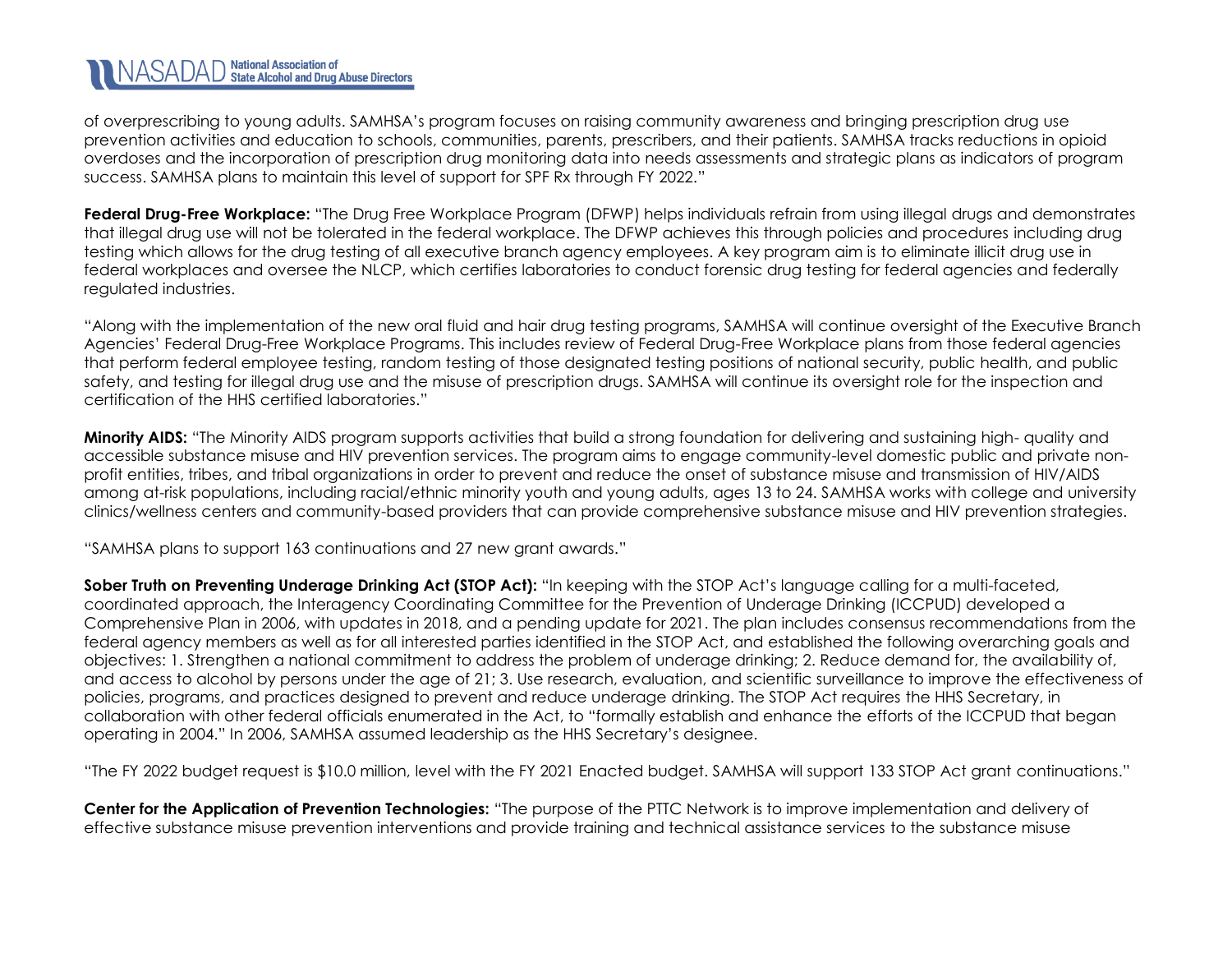# NASADAD National Association of<br>NASADAD State Alcohol and Drug Abuse Directors

prevention field. This is accomplished by developing and disseminating tools and strategies needed to improve the quality of substance misuse prevention efforts; providing intensive technical assistance and learning resources to prevention professionals in order to improve their understanding of prevention science, epidemiological data, and implementation of evidence-based and promising practices; and, developing tools and resources to engage the next generation of prevention professionals."

**Science and Service Program Coordination:** "The Science and Service Program Coordination program funds the provision of technical assistance and training to states, tribes, communities, and grantees around substance misuse prevention. Specifically, the program supports the Tribal Training and Technical Assistance Center (TTTAC) and the Underage Drinking Prevention Education Initiatives (UADPEI).

"In FY 2020, SAMHSA modified the initiative to account for impacts on communities created by the COVID-19 pandemic. As a result, the 2021 cycle of Communities Talk places a higher emphasis on prevention activities that share important messages about underage drinking while accounting for social distancing guidelines, the limited capacity of prevention professionals and the new realities associated with underage and problem drinking.

"The FY 2022 budget request is \$4.1 million, level with the FY 2021 Enacted budget. This funding will support SAMHSA's substance misuse prevention efforts and include a focus on preventing underage drinking and providing technical assistance and training to AI/AN communities."

**Tribal Behavioral Health Grants:** "Consistent with the goals of the Tribal Behavioral Health Agenda, the Tribal Behavioral Health Grant (TBHG) program addresses the high incidence of substance use and suicide among AI/AN populations. Starting in FY 2014, this program supports tribal entities with the highest rates of suicide by providing effective and promising strategies that address substance misuse, trauma, and suicide and by promoting the mental health of AI/AN young people. This request, along with \$20.0 million in the Center of Mental Health Services will continue to support approximately 157 grants that promote mental health and prevent substance use activities for high-risk AI/AN youth and their families."

**Minority Fellowship Program:** SAMHSA's Minority Fellowship Program (MFP) increases behavioral health practitioners' knowledge of issues related to prevention, treatment, and recovery support for mental illness and drug/alcohol addiction among racial and ethnic minority populations. The program provides stipends to increase the number of culturally competent behavioral health professionals who teach, administer, conduct services research, and provide direct mental illness or substance use disorder treatment services for minority populations that are underserved. Funding for this program will continue to support prevention related grants and support the provision of enhanced behavioral health services for racial and ethnic minority communities."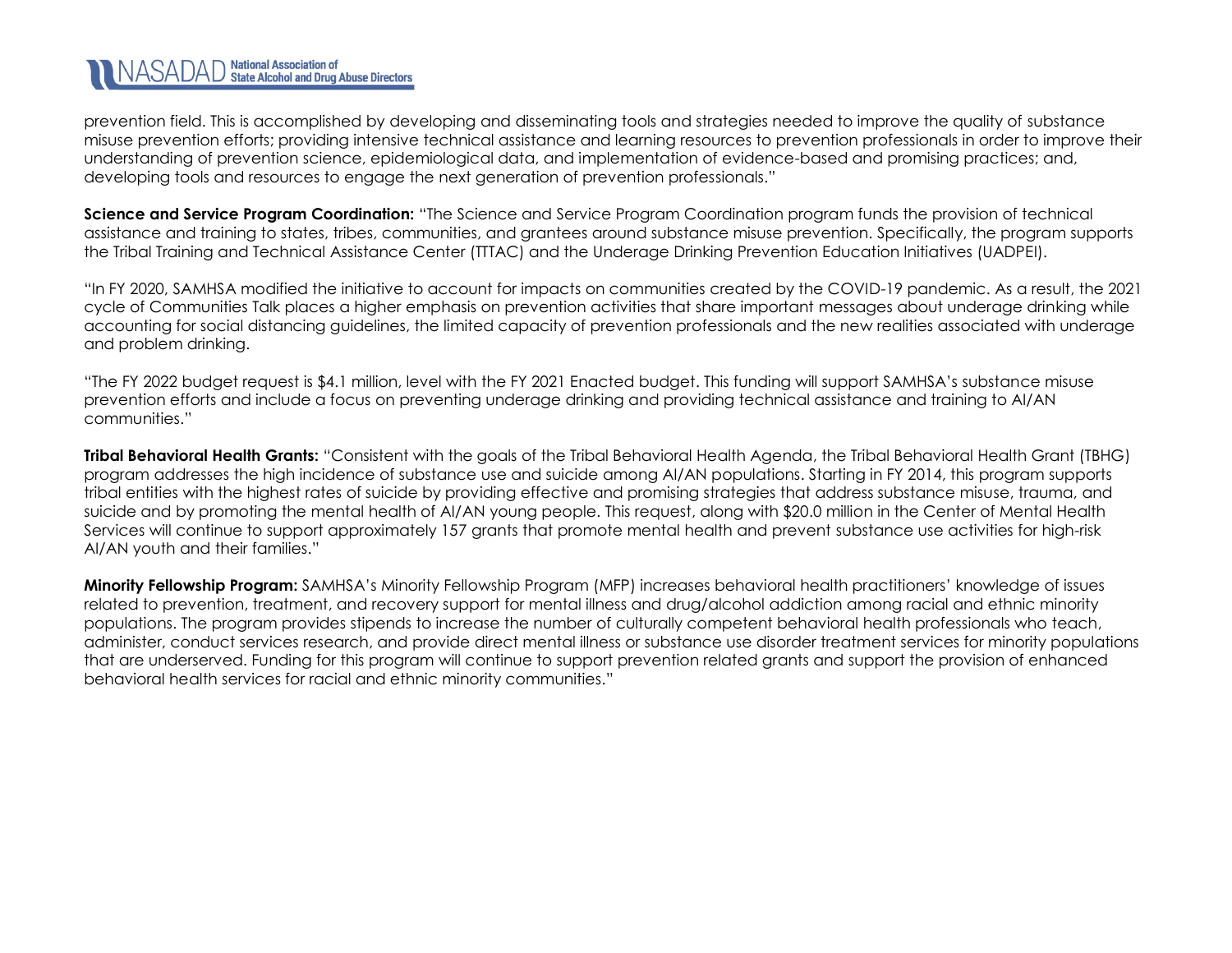#### **SAMHSA's Center for Mental Health Services (CMHS)**

<span id="page-12-0"></span>

| <b>CMHS Program</b>                                                     | FY 2019                  | FY 2020       | FY 2021                      | <b>President's FY</b><br>2022 Request | FY 2022 vs FY<br>2021 |
|-------------------------------------------------------------------------|--------------------------|---------------|------------------------------|---------------------------------------|-----------------------|
| <b>CMHS PRNS TOTAL</b>                                                  | \$435,616,000            | \$448,774,000 | \$529,661,000                | \$509,793,000                         | $-$19,868,000$        |
| <b>Assisted Outpatient for Individuals</b><br>with SMI                  | \$15,000,000             | \$19,000,000  | \$21,000,000                 | \$21,420,000                          | $+$ \$420,000         |
| <b>Assertive Community Treatment</b>                                    | \$5,000,000              | \$7,000,000   | \$9,000,000                  | \$9,000,000                           | Level                 |
| <b>Certified Community Behavioral</b><br><b>Health Clinics (CCBHCs)</b> | \$150,000,000            | \$200,000,000 | \$250,000,000                | \$375,000,000                         | $+ $125,000,000$      |
| <b>Comprehensive Opioid Recovery</b><br>Center (CORCs)                  | N/A                      | \$2,000,000   | Funded within<br><b>CSAT</b> | Funded within<br><b>CSAT</b>          | N/A                   |
| <b>Children and Family Programs</b>                                     | \$7,229,000              | \$7,229,000   | \$7,229,000                  | \$7,229,000                           | Level                 |
| <b>Consumer/ Consumer Support TA</b><br><b>Centers</b>                  | \$1,918,000              | \$1,918,000   | \$1,918,000                  | \$1,918,000                           | Level                 |
| <b>Consumer and Family Network</b><br><b>Grants</b>                     | \$4,954,000              | \$4,954,000   | \$4,954,000                  | \$4,954,000                           | Level                 |
| <b>Criminal and Juvenile Justice</b><br>Programs                        | \$4,269,000              | \$6,269,000   | \$6,269,000                  | \$51,394,000                          | $+ $45,125,000$       |
| <b>Disaster Response</b>                                                | \$1,953,000              | \$1,953,000   | \$1,953,000                  | \$1,953,000                           | Level                 |
| <b>Healthy Transitions</b>                                              | $\overline{$25,951,000}$ | \$28,951,000  | \$29,451,000                 | \$29,451,000                          | Level                 |
| <b>Homelessness</b>                                                     | \$2,296,000              | \$2,296,000   | \$2,296,000                  | \$2,296,000                           | Level                 |
| <b>Homelessness Prevention Programs</b>                                 | \$30,696,000             | \$30,696,000  | \$30,696,000                 | \$30,696,000                          | Level                 |
| Infant and Early Childhood MH                                           | \$5,000,000              | \$7,000,000   | \$8,000,000                  | \$8,000,000                           | Level                 |
| MH System Transformation and<br><b>Health Reform</b>                    | \$3,779,000              | \$3,779,000   | \$3,779,000                  | \$3,779,000                           | Level                 |
| <b>Mental Health Awareness Training</b><br>(formerly MH First Aid)      | \$20,963,000             | \$22,963,000  | \$23,963,000                 | \$35,945,000                          | +\$11,982,000         |
| <b>Minority Fellowship Program</b>                                      | \$8,059,000              | \$9,059,000   | \$10,059,000                 | \$10,663,000                          | $+$ \$604,000         |
| <b>Minority AIDS</b>                                                    | \$9,224,000              | \$9,224,000   | \$9,224,000                  | \$9,224,000                           | Level                 |
| <b>National Child Traumatic Stress</b><br><b>Network</b>                | \$63,887,000             | \$68,887,000  | \$71,887,000                 | \$81,887,000                          | $+$10,000,000$        |
| <b>Practice Improvement and Training</b>                                | \$7,828,000              | \$7,828,000   | \$7,828,000                  | \$7,828,000                           | Level                 |
| <b>Primary and Behavioral Health</b><br><b>Care Integration</b>         | \$49,877,000             | \$49,877,000  | \$52,877,000                 | \$52,877,000                          | Level                 |
| Primary/Behavioral Health<br><b>Integration TA</b>                      | \$1,991,000              | \$1,991,000   | \$1,991,000                  | \$1,991,000                           | Level                 |
| <b>Project AWARE State Grants</b>                                       | \$71,001,000             | \$102,001,000 | \$107,001,000                | \$155,502,000                         | $+$ \$48,501,000      |
| <b>Project LAUNCH</b>                                                   | \$23,605,000             | \$23,605,000  | \$23,605,000                 | \$23,605,000                          | Level                 |
| <b>Seclusion &amp; Restraint</b>                                        | \$1,147,000              | \$1,147,000   | \$1,147,000                  | \$1,147,000                           | Level                 |
| <b>Suicide Prevention</b>                                               | \$74,034,000             | \$90,034,000  | \$102,046,900                | \$179,667,000                         | $+ $77,621,000$       |
| <b>Tribal Behavioral Health Grants</b>                                  | \$20,000,000             | \$20,000,000  | \$20,750,000                 | \$20,750,000                          | Level                 |
| <b>Children's Mental Health</b>                                         | \$125,000,000            | \$125,000,000 | \$125,000,000                | \$125,000,000                         | Level                 |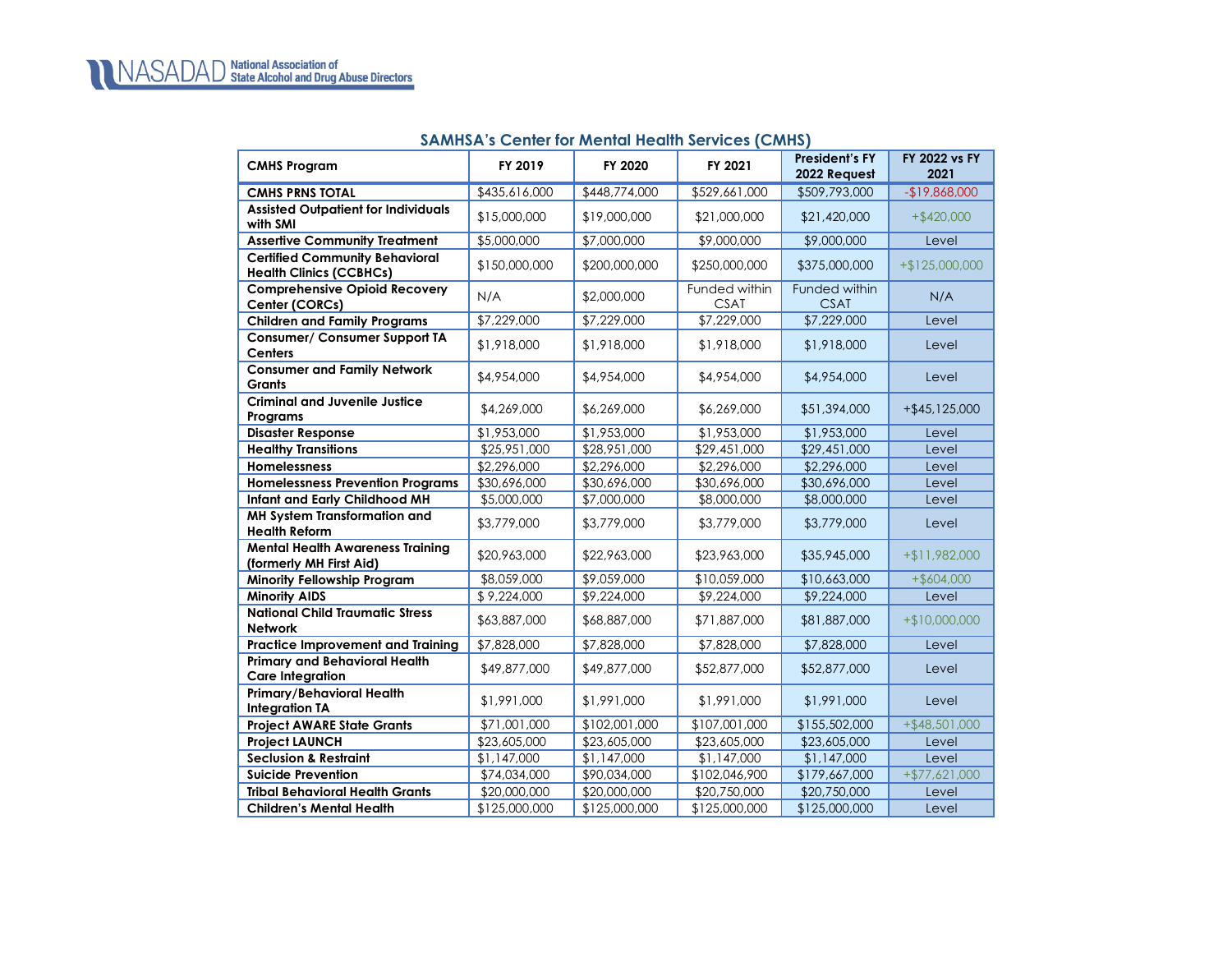| <b>CMHS Program</b>                                                                                            | FY 2019       | FY 2020       | FY 2021       | <b>President's FY</b><br>2022 Request | <b>FY 2022 vs FY</b><br>2021 |
|----------------------------------------------------------------------------------------------------------------|---------------|---------------|---------------|---------------------------------------|------------------------------|
| Grants to States for the Homeless/<br><b>Projects for Assistance in Transition</b><br>from Homelessness (PATH) | \$64,635,000  | \$64,635,000  | \$64,635,000  | \$64,635,000                          | Level                        |
| <b>Protection and Advocacy</b>                                                                                 | \$36,146,000  | \$36,146,000  | \$36,146,000  | \$36,146,000                          | Level                        |
| <b>Community Mental Health Services</b><br>(CMHS) Block Grant                                                  | \$701,532,000 | \$701,532,000 | \$736,532,000 | \$1,582,571,000                       | +\$825,000,000               |

## **SAMHSA Congressional Justification Language for CMHS Programs:**

**National Child Traumatic Stress Network:** "SAMHSA has provided funding for a national network of grantees known as the National Child Traumatic Stress Network (NCTSN) to develop and promote effective community practices for children and adolescents exposed to a wide array of traumatic events."

"SAMHSA requests funding to support 127 grant continuations and 24 new grants for the improvement of mental disorder treatment, services, and interventions for children and adolescents exposed to traumatic events and to provide trauma-informed services for children and adolescents as well as training for the child-serving workforce."

**Project AWARE:** "Project AWARE is made up of three components: Project AWARE State Education Agency (SEA) grants, Mental Health Awareness Training (MHAT) Grants, and Resilience in Communities after Stress and Trauma (ReCAST) grants."

"Funding for this program will support Project AWARE State Grants, ReCAST, MHAT grants, and technical assistance on the provision of schoolbased mental health services."

**Healthy Transitions:** "The Healthy Transitions program provides grants to states and tribes to improve access to mental disorder treatment and related support services for young people aged 16 to 25 who either have, or are at risk of developing, a serious mental health condition. Grantees use these funds to provide services and supports to address serious mental health conditions, co-occurring disorders, and risks for developing serious mental health conditions among youth 16 – 25 years old."

"SAMHSA requests funding to improve access to mental disorder treatment and related support services for young people, aged 16 to 25, who either have, or are at risk of developing a serious mental health condition. SAMHSA's budget request will support 27 continuation grants and fund a new cohort of grants."

**Children and Family Programs:** "SAMHSA requests funding to enhance and improve the quality of existing services and promote the use of culturally competent services and support for children and youth with, or at risk for, serious mental health conditions, and their families. This funding will support 21 Circles of Care continuation grants."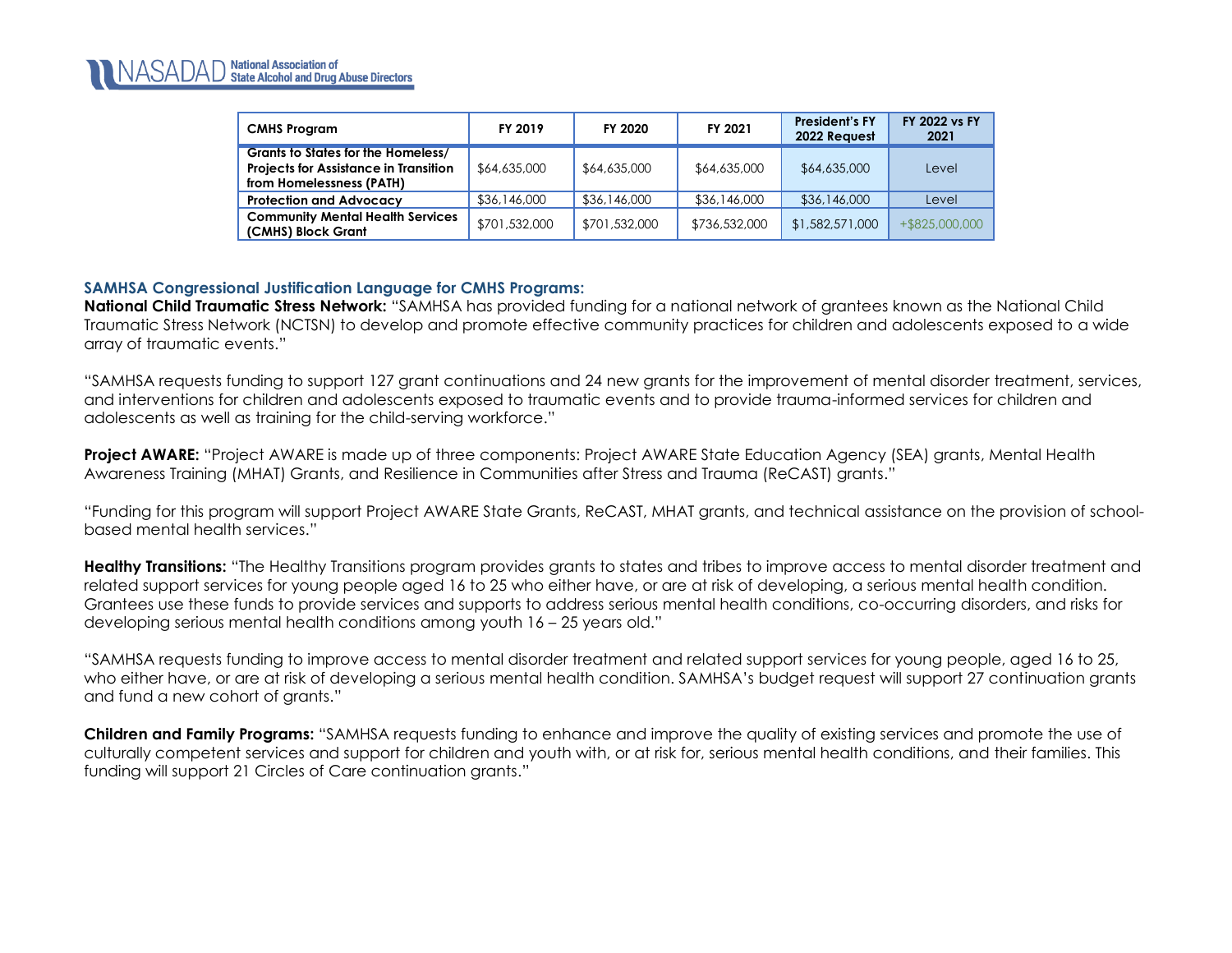**Consumer and Family Network Grants:** "SAMHSA requests funding for 19 new SFN, nine new SCN, and 22 continuation grants that promote consumer, family, and youth participation in the development of policies, programs, and quality assurance activities related to mental health systems reform across the United States.

**Project LAUNCH:** "The purpose of the Project LAUNCH initiative is to promote the wellness of young children, from birth to eight years of age, by addressing the physical, social, emotional, cognitive, and behavioral aspects of their development."

The FY 2022 budget request is \$23.6 million, level with the FY 2021 Enacted level. This funding will support 30 continuation grants and the CoE-IECMHC to improve health outcomes for young children and support children at high risk for mental illness and their families in order to prevent future disability. This funding request will provide continued screening, prevention, early intervention for behavioral health issues and referrals to high quality treatment for children and families in 30 communities across the U.S. through the CoE-IECMJH."

**Mental Health System Transformation and Health Reform:** "SAMHSA requests funding to support the continuation of seven Transforming Lives through Supported Employment grants that will enhance state and community capacity to provide evidence-based supported employment programs and mutually compatible and supportive evidence-based practices for adults and youth with SMI/SED and co-occurring mental and substance use disorders."

**Primary and Behavioral Health Care Integration:** "The FY 2022 budget request is \$54.9 million, level with the FY 2021 Enacted level. SAMHSA requests funding to support the continuation of 24 PIPBHC grants and one CIHS grant. The funding will also fund a new cohort of two PIPBHC grants."

**Suicide Prevention Programs:** "The FY 2022 budget request is \$23.2 million, level with the FY 2021 Enacted level. This funding will support 40 Zero Suicide continuation grants and five NSSP continuation grants. The grants support states in implementing the NSSP goal to prevent suicide. States use NSSP funding to support efforts such as raising suicide awareness, establishing emergency room referral processes, and improving clinical care practice standards."

**National Suicide Prevention – Lifeline:** "The FY 2022 budget request is \$101.6 million, an increase of \$77.6 million from the FY 2021 Enacted level. SAMHSA is requesting funding to strengthen the National Suicide Prevention Lifeline (NSPL), which is a critical public health intervention to address suicide risk. As the backbone of 9-8-8, the NSPL serves as a critical safety net. When local crisis centers are unable to answer incoming contacts from individuals in distress, the NSPL utilizes a subnetwork of national backup centers to ensure capacity can meet demand. As preparation for 9-8-8's launch intensifies, the \$102 million requested will enhance the Suicide Lifeline's infrastructure. These investments will help address challenges in meeting current 62 call/chat/text demand and expand capacity to manage the expected volume influx beginning in July 2022, as required by the National Suicide Hotline Designation Act of 2020. This funding will be used to strengthen the infrastructure of the existing Lifeline to increase the capacity of Lifeline centers to answer calls, chats, and texts, and provide specialized services. In addition, SAMHSA is requesting funding to fund two new Lifeline Crisis Center Follow-up grants that will focus on providing follow-up to suicidal people discharged from emergency rooms and inpatient units. In addition to NSPL's infrastructure enhancements, SAMHSA recognizes that local crisis centers – which face funding challenges and are often staffed by unpaid volunteers – also need support to ensure a successful 9-8-8 launch next July. The National Suicide Hotline Designation Act provides states with the authority to collect fees from voice providers to support 9-8-8, similar to the method used in many regions to finance 911. In the short time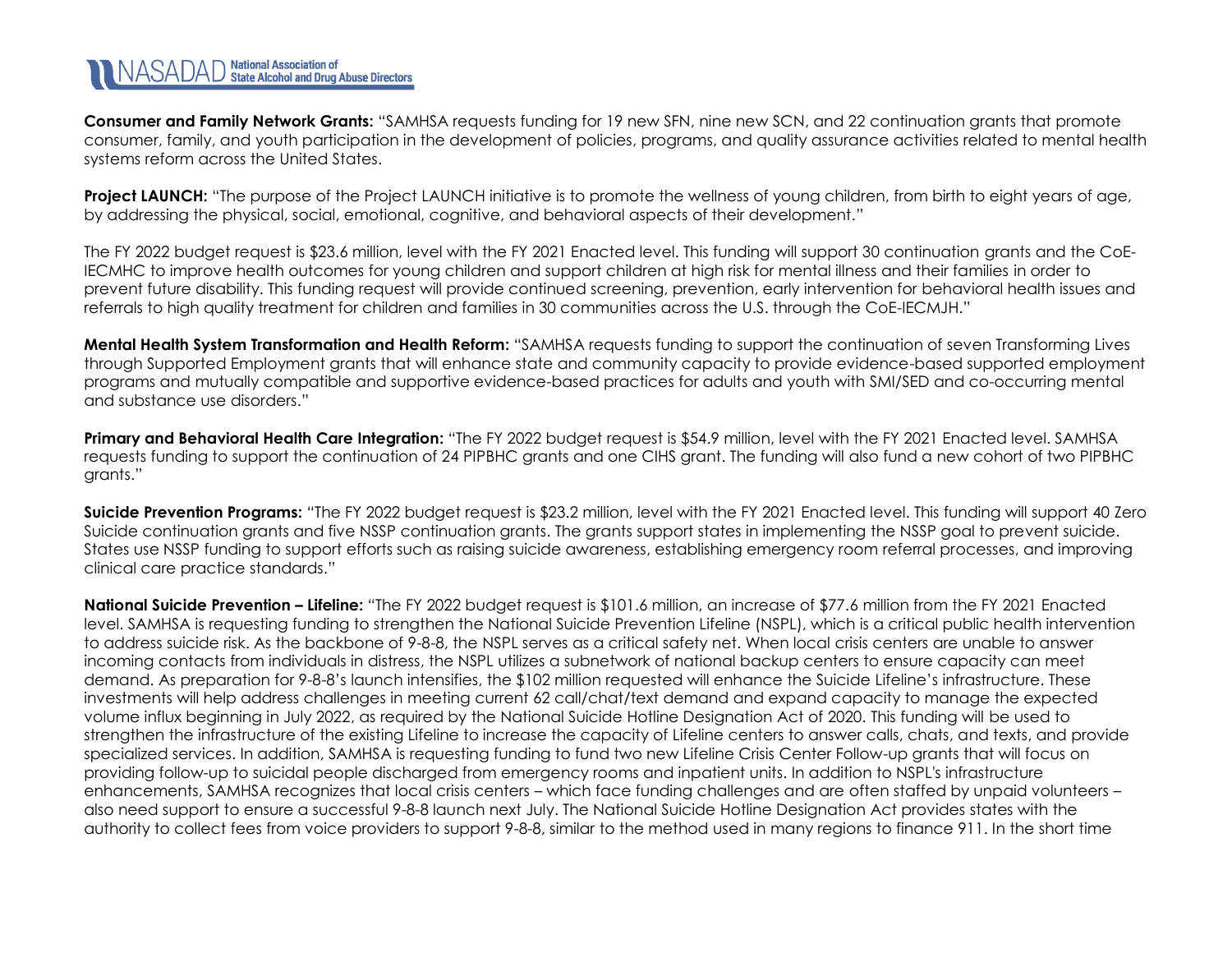# NASADAD National Association of<br>NASADAD State Alcohol and Drug Abuse Directors

since the National Suicide Hotline Designation Act was signed into law in October 2020, several states are already deliberating the new authority to levy fees on cell phone bills to support the answering of 9-8-8 calls and related mental health crisis services. The FY 2021 Appropriations Act also instituted for the first time a five percent set-aside to the SAMHSA Mental Health Block grant. This crisis set-aside is used to support crisis services planning and development in every state and MHBG grant recipient. SAMHSA will continue to assess the needs of local crisis centers as the 9-8-8 launch continues and as state planning efforts advance. While 988 affords an opportunity to significantly strengthen mental health crisis care, its success hinges on our nation's crisis infrastructure.

**Homelessness Prevention Programs:** "With this funding, SAMHSA will support 48 continuation grants and technical assistance activities to increase capacity and provide accessible, effective, comprehensive, coordinated, integrated, and evidence-based treatment services, peer support and other recovery support services, and linkages to sustainable and permanent housing. Grantees will expand access to treatment and connect homeless individuals experiencing Serious Mental Illness with safe, secure housing."

**Minority AIDS:** "SAMHSA will fund a new cohort of 18 grants focused on individuals with mental disorders and/or co-occurring disorders living with or at risk for HIV/AIDS."

**Criminal and Juvenile Justice Programs:** "The FY 2022 budget request is \$51.4 million, an increase of \$45.1 million from the FY 2021 Enacted level. This proposed increase aligns with the Administration's goal to address mental health needs among incarcerated youth and adults by providing services to ensure their successful transition into community post-incarceration. This funding will establish pre-release relationships with community mental health providers and key stakeholders. With a commitment to health equity, SAMHSA will award a new cohort of grants to support provision of services by community-based behavioral health providers both within jails/prisons and post-incarceration. This activity will address the unmet treatment needs of incarcerated individuals and allow these individuals to continue to access services from the same community-based providers post-incarceration. The needs of individuals returning to society include the social determinants of recovery (i.e. housing, employment, access to health care) and other supportive resources for successful transition from incarceration. This funding will support up to 100 grantees to provide screening, assessment, treatment, and linkage to services for those with mental disorders in jails/prisons. Special importance will be paid towards ensuring a commitment to racial and economic justice, trauma-informed approaches, as well as cultural humility. SAMHSA will also support the continuation of 18 Early Diversion grants and the continuation of the technical assistance center."

**Practice Improvement and Training:** "The FY 2022 budget request is \$7.8 million, level with the FY 2021 Enacted level. Funding will support the continuation of the HBCU program, the continuation of the Clinical Support Services TA Center for SMI and provide supplemental funding for the school safety program."

**Consumer and Consumer-Supporter TA Centers:** "The FY 2022 budget request is \$1.9 million, level with the FY 2021 Enacted. SAMHSA's funding request will support five continuation grants to provide technical assistance to facilitate the quality improvement of the mental health system by promoting consumer-directed approaches for adults with SMI."

**Disaster Response:** "SAMHSA helps ensure that the nation is prepared to address, as well as respond to the behavioral health needs that follow these disasters or events. SAMHSA focuses on three major programs; the Crisis Counseling Assistance and Training Program (CCP), the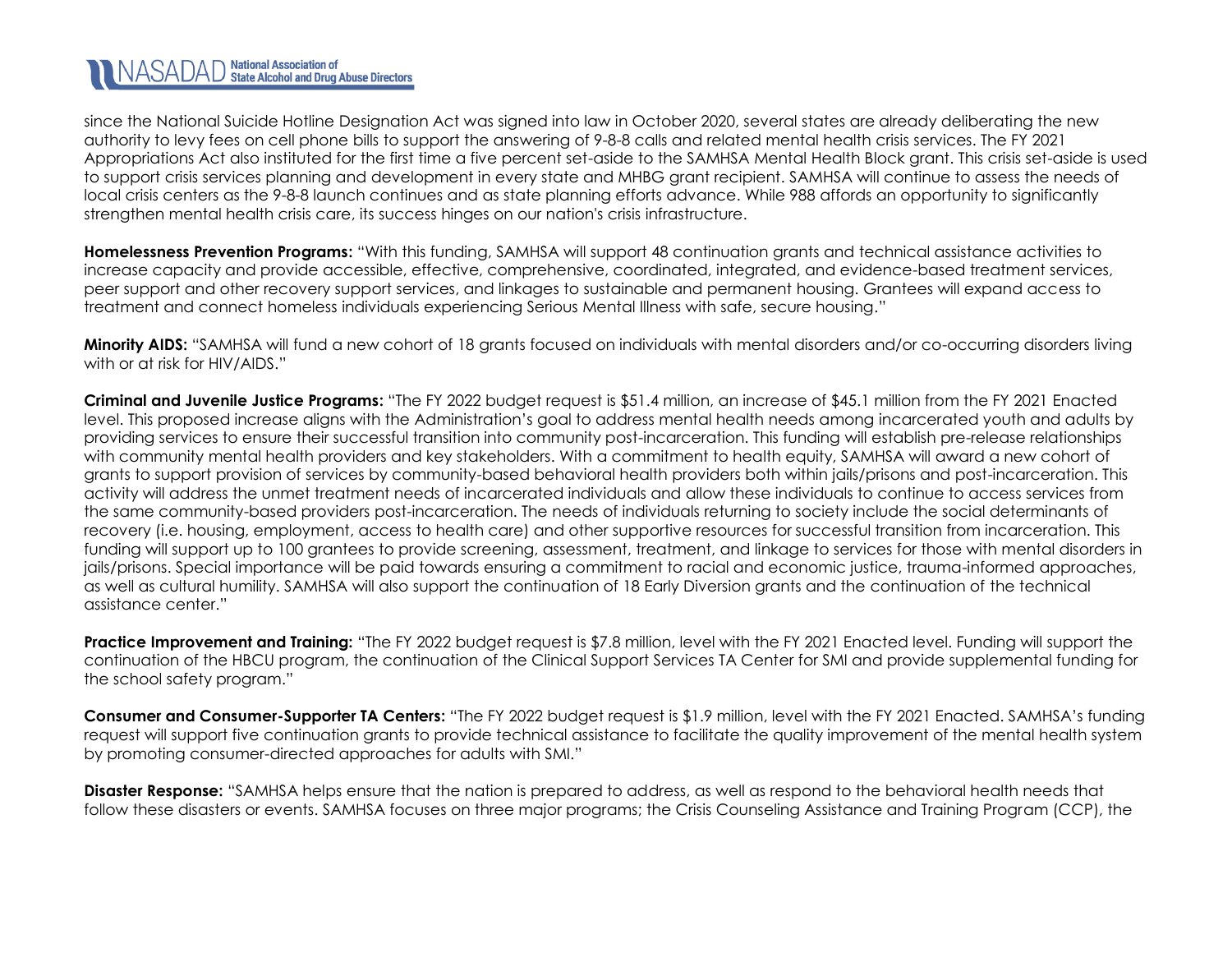Disaster Distress Helpline (DDH) and the Disaster Technical Assistance Center (DTAC). These programs use appropriated funds to support survivors of natural and man-made disasters."

"SAMHSA requests funding to continue the support of a nationally available disaster distress crisis counseling telephone line and the Disaster Technical Assistance Center."

**Assisted Outpatient Treatment for Individuals with Serious Mental Illness:** "The FY 2022 budget request is \$21.4 million, an increase of \$420,000 from the FY 2021 Enacted level. This funding will support a new cohort of three grants and 20 grant continuations to improve the health and social outcomes for individuals with SMI and continuation of the technical assistance center."

**Tribal Behavioral Health Grants:** "The FY 2022 budget request is \$20.8 million, level with the FY 2021 Enacted. This request, combined with \$21.1 million in the Substance Abuse Prevention will support technical assistance activities, 117 continuation grants and award a new cohort of six grants that promote mental health and prevent substance use activities for high-risk AI/AN youth and their families."

**Minority Fellowship Program:** "The FY 2022 budget request is \$10.7 million, an increase of \$604,000 from the FY 2021 Enacted level. SAMHSA requests funding to support eight continuation grants, a new cohort of one grant and the technical assistance contract."

**Infant and Early Childhood Mental Health:** "The FY 2022 budget request is \$8.0 million, level with the FY 2021 Enacted. Funding will support the continuation of 13 grants and award a new cohort of two grants to increase access to a range of evidence-based and culturally appropriate infant and early childhood mental health services."

**Children's Mental Health Program:** "The FY 2022 budget request is \$125.0 million, level with the FY 2021 Enacted. The budget requests will support the continuations of 10 Clinical High Risk for psychosis (CHR-P) grants and fund a new cohort of 20 grants under the 10 percent setaside. In addition, funding will support 67 CMHI continuation grants, a new cohort of eight CMHI grants, and a technical assistance center."

**Projects for Assistance in Transition from Homelessness:** "This formula-based funding to all fifty states, the District of Columbia, the Commonwealth of Puerto Rico, the U.S. Virgin Islands, Guam, American Samoa, and the Commonwealth of the Northern Mariana Islands will continue to provide PATH services in over 500 communities to support outreach workers and mental health specialists who engage with individuals living with SMI or those living with both SMI and drug/alcohol addiction and are homeless or at imminent risk of becoming homeless. The services provided by the program help ensure that these individuals have an opportunity to access stable housing, improve their health and wellness, lead self-directed lives, and achieve their full potential."

**Certified Community Behavioral Health Clinic (CCBHC):** "The FY 2022 budget request is \$375.0 million, an increase of \$125.0 million from the FY 2021 Enacted level to fund a new cohort of 158 grants and 22 continuation grants to continue the improvement of mental disorder treatment, services, and interventions for children and adults."

**Community Mental Health Services Block Grant:** "The MHBG continues to represent a significant "safety net" source of funding for mental health services for some of the most at-risk populations across the country. Together, SAMHSA's block grants support the provision of services and related support activities to more than eight million individuals with mental and substance use conditions in any given year. The MHBG's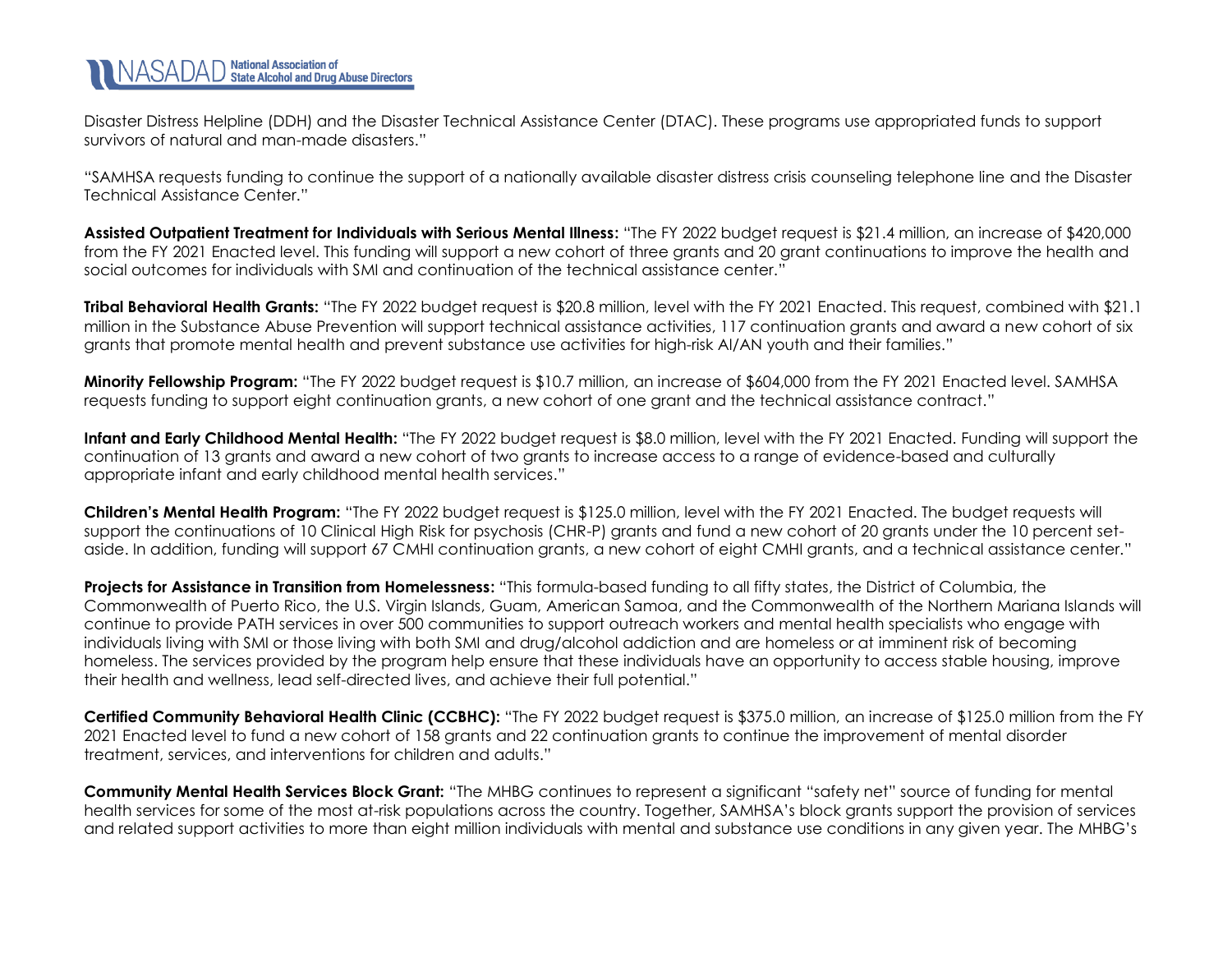flexibility and stability have made it a vital support for public mental health systems. States rely on the MHBG for delivery of services and for an array of non-clinical coordination and support services that are not supported by Medicaid or other third-party insurance to strengthen their service.

"The FY 2022 budget request is \$1.6 billion, an increase of \$825.0 million from the FY 2021 Enacted level. With this funding, SAMHSA will continue to address the needs of individuals with SMI and SED and will continue to maintain the 10 percent set-aside for evidence-based programs that address the needs of individuals with early serious mental illness, including psychotic disorders. The set-aside funds help reduce costs to society, as intervening early helps prevent deterioration of functioning in individuals experiencing a first episode of serious mental illness. The Budget also set-asides \$75 million, an increase of \$40 million over FY 2021, of MHBG funds to support state efforts to build much needed crisis systems to address the needs of individuals in mental health crisis in a high quality, expeditious manner. In addition, this funding will support an ongoing partnership between mental health and law enforcement. The development of these services will promote 24/7 access to well-trained mental health professionals in the time of acute mental health crisis."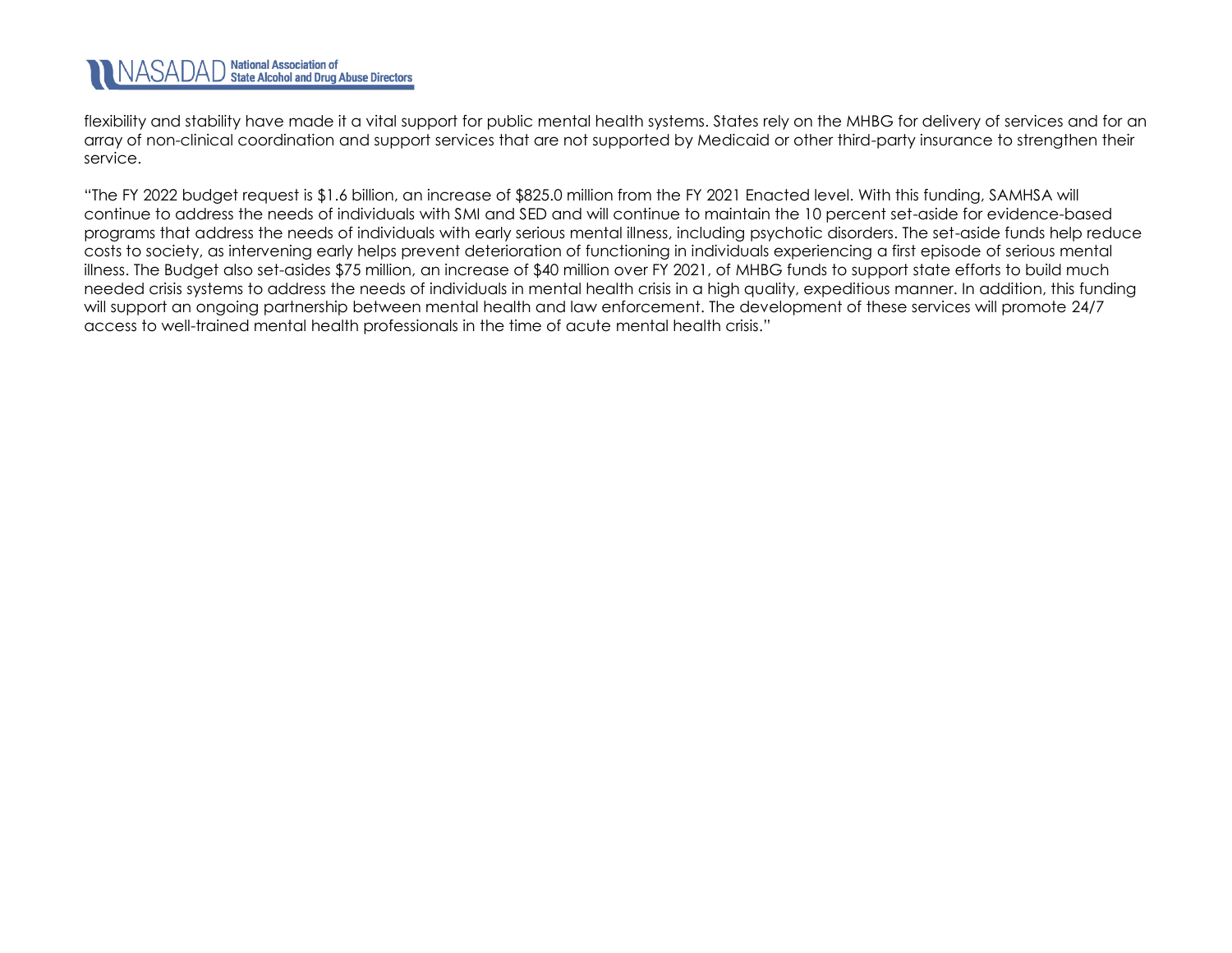<span id="page-18-0"></span>

| Program      | FY 2019       | FY 2020       | FY 2021       | President's FY 2022<br><b>Reavest</b> | FY 2022 vs FY 2021 |
|--------------|---------------|---------------|---------------|---------------------------------------|--------------------|
| <b>NIAAA</b> | \$525,591,000 | \$545,373,000 | \$554,882,000 | \$570,165,000                         | $+\$15.283.000$    |

#### **National Institute on Alcohol Abuse and Alcoholism (NIAAA)**

**National Institute on Drug Abuse (NIDA)**

<span id="page-18-1"></span>

| Program     | FY 2019         | FY 2020         | FY 2021      | <b>President's FY</b><br>2022 Request | <b>FY 2022 vs FY</b><br>2021 |
|-------------|-----------------|-----------------|--------------|---------------------------------------|------------------------------|
| <b>NIDA</b> | \$1,419,844,000 | \$1,457,724,000 | .480.309.000 | +\$1,852,503,000                      | 194 (                        |

<span id="page-18-2"></span>

| <u> Ceniers for bisease Comitor and Trevenhold (CDC) – select Frograms</u> |                 |                 |                 |                                       |                              |  |  |
|----------------------------------------------------------------------------|-----------------|-----------------|-----------------|---------------------------------------|------------------------------|--|--|
| Program                                                                    | FY 2019         | FY 2020         | FY 2021         | <b>President's FY</b><br>2022 Request | <b>FY 2022 vs FY</b><br>2021 |  |  |
| HIV/AIDS, Viral Hepatitis, STD,<br>and TB Prevention                       | \$1,132,278,000 | \$1,273,556,000 | \$1,314,056,000 | \$1,420,556,000                       | $+$106,500,000$              |  |  |
| <b>HIV Prevention by</b><br><b>Health Depts.</b>                           | \$397,161,000   | Not listed      | Not listed      | Not listed                            | N/A                          |  |  |
| <b>School Health</b>                                                       | \$33,081,000    | \$33,081,000    | \$34,081,000    | \$34,081,000                          | Level                        |  |  |
| <b>Viral Hepatitis</b>                                                     | \$39,000,000    | \$39,000,000    | \$39,500,000    | \$39,500,000                          | Level                        |  |  |
| <b>Infectious Diseases and the</b><br><b>Opioid Epidemic</b>               | \$5,000,000     | \$10,000,000    | \$13,000,000    | \$19,500,000                          | $+$ \$6,500,000              |  |  |
| <b>Sexually Transmitted Infections</b>                                     | \$157,310,000   | \$160,810,000   | \$161,810,000   | \$161,810,000                         | Level                        |  |  |
| <b>Chronic Disease Prevention</b><br>and Health Promotion*                 | \$1,187,771,000 | \$1,239,914,000 | \$1,276,664,000 | \$1,452,664,000                       | $+ $176,000,000$             |  |  |
| Tobacco                                                                    | \$210,000,000   | \$230,000,000   | \$237,500,000   | \$237,500,000                         | Level                        |  |  |
| <b>Excessive Alcohol Use</b>                                               | \$4,000,000     | \$4,000,000     | \$4,000,000     | \$4,000,000                           | Level                        |  |  |
| <b>Prevention Research Centers</b>                                         | \$25,461,000    | \$26,461,000    | \$26,961,000    | \$26,961,000                          | Level                        |  |  |
| <b>Birth Defects and</b><br><b>Developmental Disabilities</b>              | \$155,560,000   | \$160,810,000   | \$167,810,000   | \$172,810,000                         | $+$ \$5,000,000              |  |  |
| <b>Fetal Alcohol Syndrome</b>                                              | \$11,000,000    | \$11,000,000    | \$11,000,000    | \$11,000,000                          | Level                        |  |  |
| <b>Neonatal Abstinence</b><br>Syndrome                                     | \$2,000,000     | \$2,250,000     | \$2,250,000     | \$2,250,000                           | Level                        |  |  |
| <b>Injury Prevention and Control</b>                                       | \$648,559,000   | \$677,379,000   | \$682,879,000   | \$1,103,169,000                       | $+$ \$420,290,000            |  |  |
| <b>Unintentional Injury</b>                                                | \$8,800,000     | \$8,800,000     | \$8,800,000     | \$8,800,000                           | Level                        |  |  |

### **Centers for Disease Control and Prevention (CDC) – Select Programs**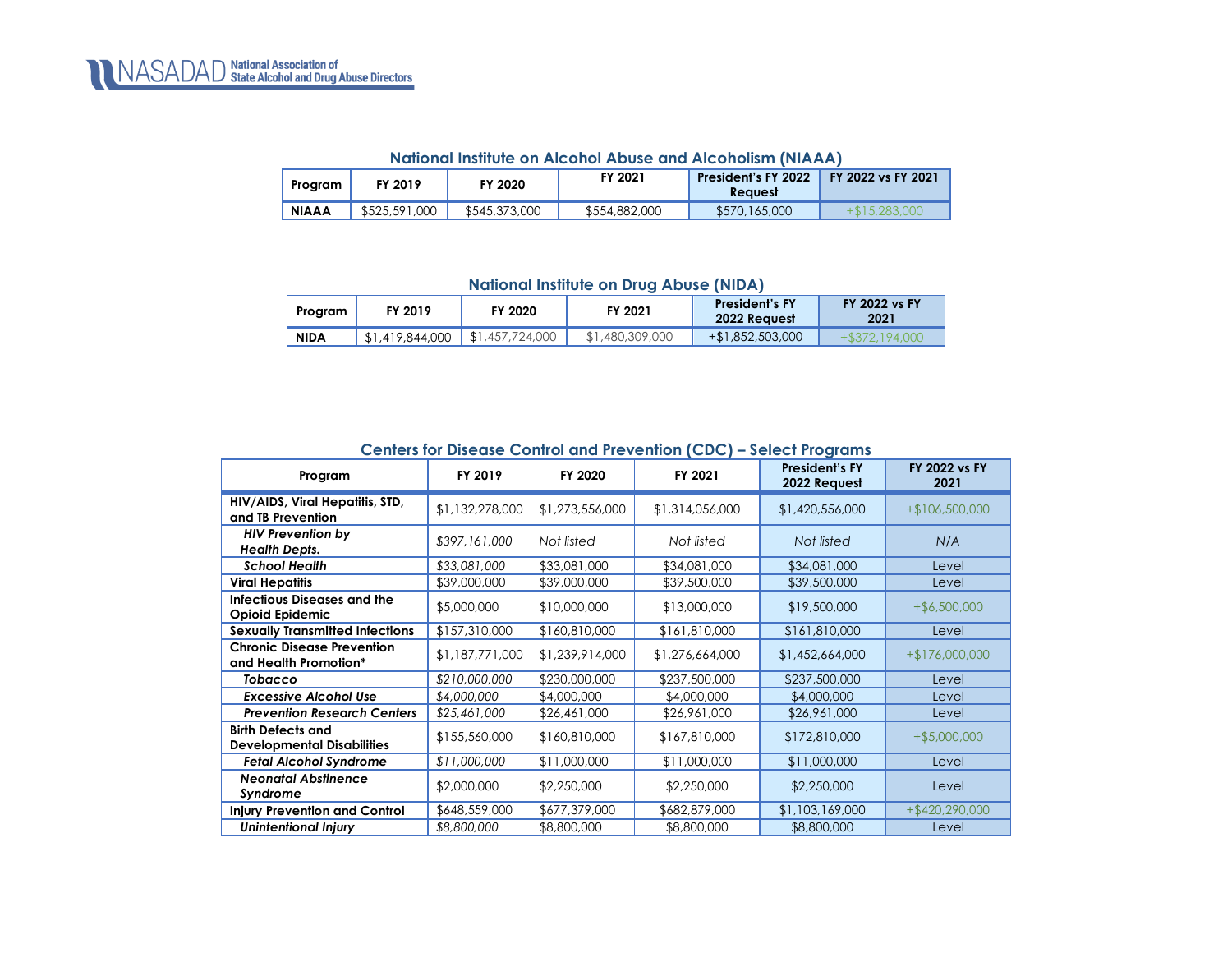| Program                                                                                                      | <b>FY 2019</b> | <b>FY 2020</b> | FY 2021       | <b>President's FY</b><br>2022 Request | <b>FY 2022 vs FY</b><br>2021 |
|--------------------------------------------------------------------------------------------------------------|----------------|----------------|---------------|---------------------------------------|------------------------------|
| <b>Injury Prevention Activities</b>                                                                          | \$28,950,000   | \$28,950,000   | \$28,950,000  | \$28,950,000                          | Level                        |
| <b>Opioid Prescription Drug</b><br>Overdose (PDO) / Opioid<br><b>Overdose Prevention</b><br>and Surveillance | \$475,579,000  | \$475,579,000  | \$475,579,000 | \$713,369,000                         | $+$ \$237,790,000            |
| <b>Drug-Free Communities</b><br>$(DFC)$ **                                                                   | N/A            | N/A            | N/A           | N/A                                   | N/A                          |
| <b>Preventive Health and Health</b><br><b>Services Block Grant</b>                                           | \$160,000,000  | \$160,000,000  | \$160,000,000 | \$160,000,000                         | Level                        |
| America's Health Block Grant                                                                                 | N/A            | Not funded     | Not funded    | Not funded                            | Not funded                   |

### **Congressional Justification Language for CDC Programs:**

**HIV/AIDS, Viral Hepatitis, Sexually Transmitted Infections and Tuberculosis:** "CDC's FY 2022 request of \$1,420,556,000 for HIV, Viral Hepatitis, Sexually Transmitted Infections and Tuberculosis is \$106,5000,000 above the FY 2021 Enacted level. CDC will employ an intensive, strategic approach to diagnose, refer for treatment, prevent, and respond to new HIV transmissions—creating a pathway to end the HIV/AIDS epidemic in America."

**Infectious Diseases and the Opioid Epidemic:** "The United States is experiencing a public health crisis involving injection drug use (IDU). As the crisis continues to impact communities throughout the United States, CDC is increasing support for testing, diagnosis, linkage to care, and treatment for infectious diseases related to injection drug use. CDC is also improving implementation of and access to high-quality syringe services programs nationwide through dissemination of best practices and providing technical assistance. CDC works to ensure linkage to substance use disorder treatment at healthcare encounters for infections associated with IDU. CDC will continue to strengthen state and local capacity to detect, respond, and prevent further transmission of infectious diseases."

**Viral Hepatitis:** "CDC will build upon best practices that enable health departments, health clinics, and community organizations to implement viral hepatitis testing and care services through three broad strategies. CDC will continue improving and expanding outbreak response and surveillance, supporting approximately 58 jurisdictions to provide enhanced viral hepatitis surveillance. CDC will increase the number of health systems and providers who test, manage, and treat hepatitis A, hepatitis B and hepatitis C. CDC will continue to mitigate the infectious disease impacts involving injection drug use and increase testing and linkage to care for persons who inject drugs, by implementing in approximately 10 sites expanded testing and prevention services in high-impact settings, including settings that serve people who inject drugs. To complement these efforts, CDC will focus on several new efforts in support of jurisdictional implementation. The national testing campaign will continue to implement targeted messages to people who inject drugs and healthcare providers that serve people with risk factors for hepatitis C and pregnant people. CDC is working to develop new guidance for viral hepatitis surveillance and reporting based on input from jurisdictions. CDC will require funded jurisdictions to provide CDC with plans for coordinating and collaborating with immunization programs to meet jurisdictional hepatitis A and hepatitis B adult vaccination goals. To expand state elimination and integrated viral hepatitis prevention and surveillance, CDC is identifying best practices and developing toolkits and other to expand CDC's technical assistance to all jurisdictions."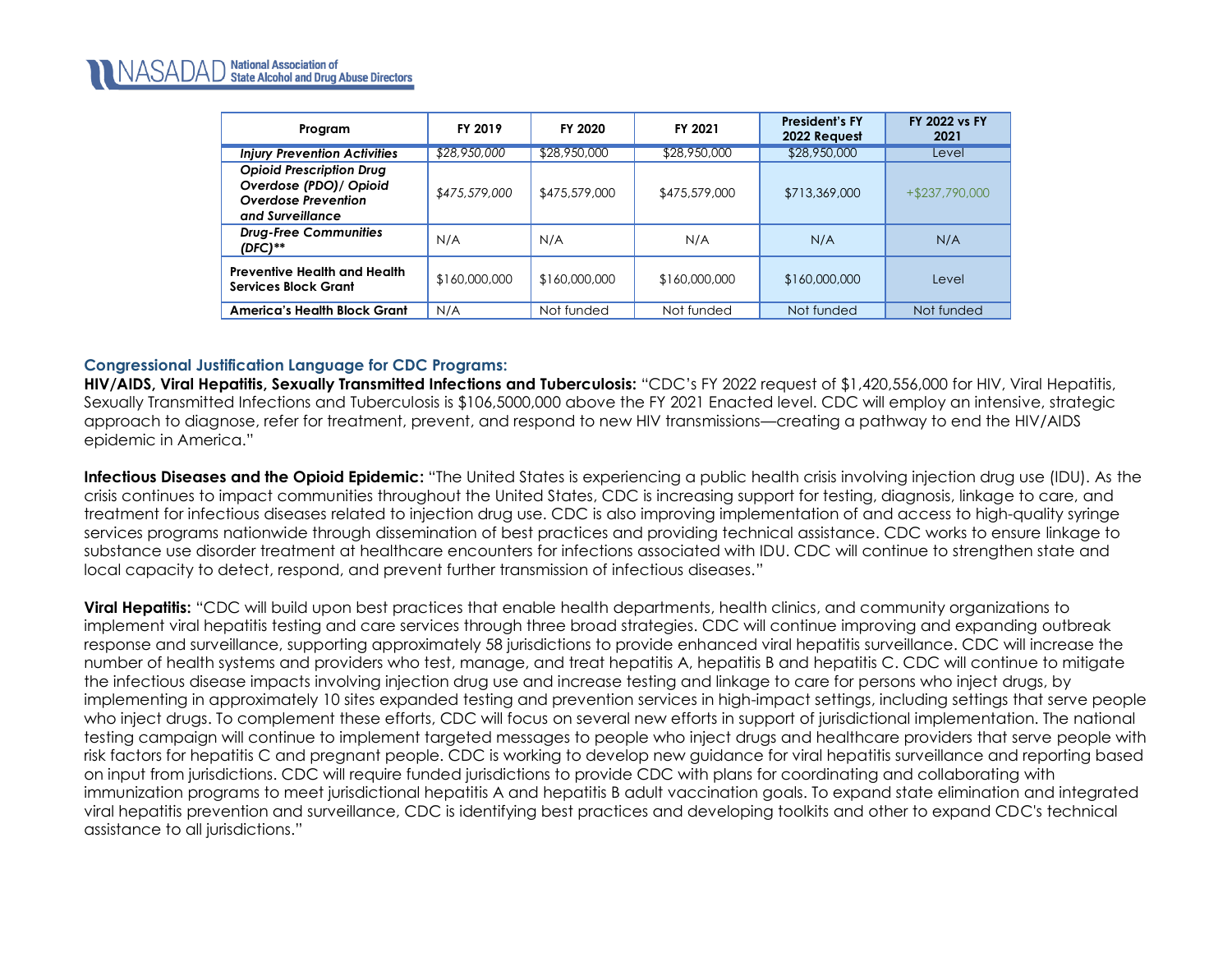

**Sexually Transmitted Infections:** "At the FY 2022 requested level, public health programs will continue to support disease intervention specialists as they follow-up and respond to outbreaks. This funding level will also support training and educational materials for healthcare professionals, and studies to translate STI research to practice and to improve program delivery. CDC will also continue to work with state and local grantees to address rising numbers of congenital syphilis cases. CDC continues to support efforts in alignment with the Sexually Transmitted Infection Federal Action Plan. The Plan outlines actionable strategies across multiple agencies to address STIs. CDC will continue to bridge implementation science, public health program management, and STI prevention services that are high impact, scalable, costeffective, and sustainable."

**Excessive Alcohol Use:** "CDC will expand these activities in FY 2022 by supporting alcohol epidemiology capacity in more states and one organization to deliver national technical assistance and training on the prevention of excessive alcohol use."

**Prevention Research Centers:** "In FY 2022, CDC will continue to support 26 PRCs with awards of roughly \$750,000 to quickly leverage research findings to build a collection of proven health interventions addressing a diverse range of public health issues, including chronic diseases. PCR awardees will conduct core research projects in intervention research, to strengthen the evidence base for public health interventions; implementation research, to test the process for translation of proven interventions into public health practice; and public health practicebased evidence research, to examine the effectiveness of strategies and interventions. CDC will also support PRCs in disseminating research findings and expanding translation activities."

**Tobacco:** "In FY 2022, CDC will sustain tobacco prevention, control, and surveillance efforts, including addressing increases in tobacco use among youth and young adults. CDC will support tobacco cessation and quitline services, including support for the national network of tobacco cessation quitlines, a national media campaign to inform the public about smoking risks and encourage smokers to quit smoking, and support for national networks focused on disproportionately impacted populations experiencing tobacco- and cancer-related health disparities. CDC will also maintain tobacco use and related behavior surveillance, including through the National Youth Tobacco Survey."

**Fetal Alcohol Syndrome:** "In FY 2022, CDC will continue to monitor trends in alcohol and polysubstance use in pregnancy. CDC will also continue to work with partners across the nation to implement evidence-based strategies to reduce alcohol use during pregnancy and maximize healthcare professionals' ability to identify patients at risk and intervene as needed."

**Opioid Abuse and Overdose Prevention:** "CDC's FY 2022 request of \$713,369,000 for Opioid Abuse and Overdose Prevention is \$237,790,000 above FY 2021 Enacted. In FY 2022 with the additional resources requested, CDC will increase local investments and innovation to reach approximately 25 of the nation's largest cities/counties and 40 smaller communities heavily impacted by the overdose crisis, while continuing to support all 50 states, territories, and local jurisdictions to track and prevent overdose deaths. CDC will prioritize support to collect and report real-time, robust overdose mortality data and to move from data to action, building upon the work of the Overdose Data to Action (OD2A) program. To do so, CDC will partner with funded jurisdictions to implement surveillance strategies that include contextual information alongside data, as well as increase surveillance capabilities for polysubstance use and emerging substance threats such as stimulants. The additional resources requested will enable CDC to support investments in prevention efforts for people put at highest risk, for example, supporting risk reduction and access to medications for opioid use disorder (MOUD) for people transitioning from alternate residence (e.g. jail/prison, treatment facility, homeless shelter). Recognizing the associations between ACEs, suicides, and substance use disorders, CDC will continue supporting upstream prevention programs, such as expanding ACEs data collection in communities experiencing high rates of drug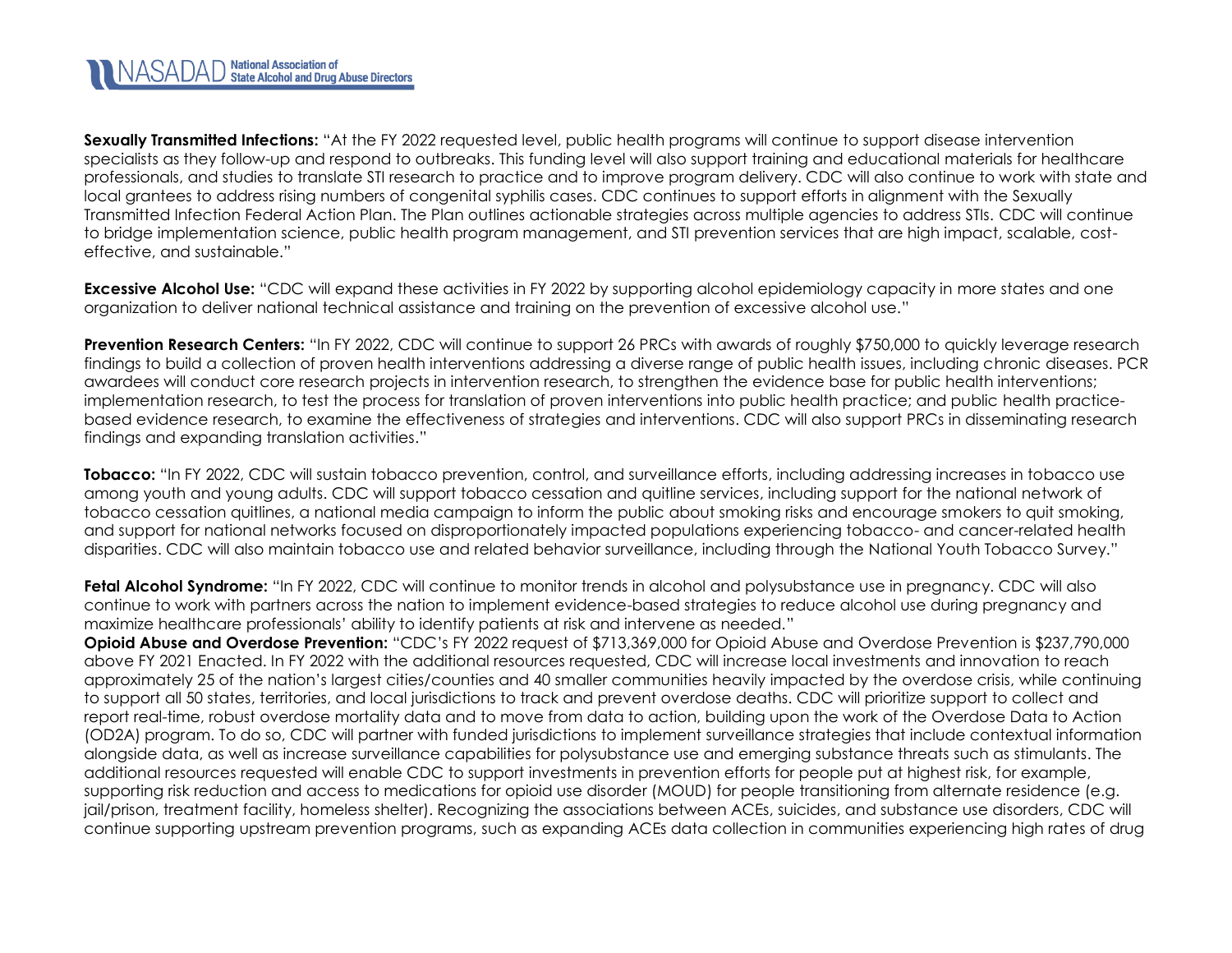overdoses and leveraging ongoing comprehensive suicide prevention approaches to test a comprehensive community approach for the primary and secondary prevention of ACEs. In FY 2022, CDC will prioritize updating the CDC Guideline for Prescribing Opioids for Chronic Pain."

<span id="page-21-0"></span>**Preventive Health and Health Services Block Grant: "**CDC's FY 2022 request of \$160,000,000 for Preventive Health and Health Services Block Grant (PHHS Block Grant) is level with FY 2021 Enacted. In FY 2022, CDC will continue to administer the program and recipients to address their locally-identified priority public health needs. CDC will continue to support these jurisdictions to use evidence-based methods and interventions, reduce risk factors, such as poor nutritional choices, smoking, and lack of physical activity; establish policy, social, and environmental changes; monitor and re-evaluate funded programs; and leverage other funding sources."

| Program                                                                   | FY 2019         | FY 2020         | FY 2021         | President's FY 2022<br>Request | FY 2022 vs FY 2021 |
|---------------------------------------------------------------------------|-----------------|-----------------|-----------------|--------------------------------|--------------------|
| <b>Community Health Centers</b>                                           | \$1,625,522,000 | \$1,625,522,000 | \$1,682,772,000 | \$1,732,772,000                | $+$ \$50,000,000   |
| <b>Interdisciplinary Community-Based</b><br>Linkages                      | \$191,903,000   | \$220,903,000   | \$235,903,000   | \$314,661,000                  | +\$78,758,000      |
| <b>Maternal and Child Health Block Grant</b>                              | \$677,700,000   | \$687,700,000   | \$712,700,000   | \$822,700,000                  | $+ $110,000,000$   |
| <b>Rural Health</b>                                                       | \$317,794,000   | \$318,294,000   | \$329,519,000   | \$400,209,000                  | $+ $70,690,000$    |
| <b>Rural Communities Opioids Response</b>                                 | \$120,000,000   | \$110,000,000   | \$110,000,000   | \$165,000,000                  | $+ $55,000,000$    |
| <b>Telehealth</b>                                                         | \$24,500,000    | \$29,000,000    | \$34,000,000    | \$36,500,000                   | $+ $2,500,000$     |
| Ryan White HIV/AIDS Program                                               | \$2,318,781,000 | \$2,388,781,000 | \$2,423,781,000 | \$2,554,781,000                | $+ $131,000,000$   |
| <b>National Health Service Corps-</b><br>Substance Use Disorder Providers | \$105,000,000   | \$105,000,000   | \$105,000,000   | \$180,000,000                  | +\$75,000,000      |
| Loan Repayment Program for SUD<br><b>Treatment Workforce</b>              | N/A             | \$12,000,000    | \$16,000,000    | \$28,000,000                   | $+ $12,000,000$    |
| Peer Support Specialists in the Opioid<br><b>Use Disorder Workforce</b>   | N/A             | \$10,000,000    | \$13,000,000    | \$15,000,000                   | $+$ \$2,000,000    |

#### **Health Resources and Services Administration (HRSA) – Select Programs**

#### **Congressional Justification Language for HRSA Programs:**

**National Health Service Corps (NHSC):** "The request includes \$180.0 million specifically for loan repayment for clinicians to provide opioid and substance use disorder treatment."

**NHSC Substance Use Disorder (SUD) Workforce LRP:** "Since FY 2018, funding has been appropriated to the NHSC for the express purpose of expanding and improving access to quality opioid and SUD treatment in rural and underserved areas nationwide. The primary purpose of this dedicated funding is to expand the availability of substance use disorder (SUD) treatment providers to include the SUD workforce and categories for outpatient services, including Opioid Treatment Programs, Office-based Opioid Treatment Facilities and Non-opioid Outpatient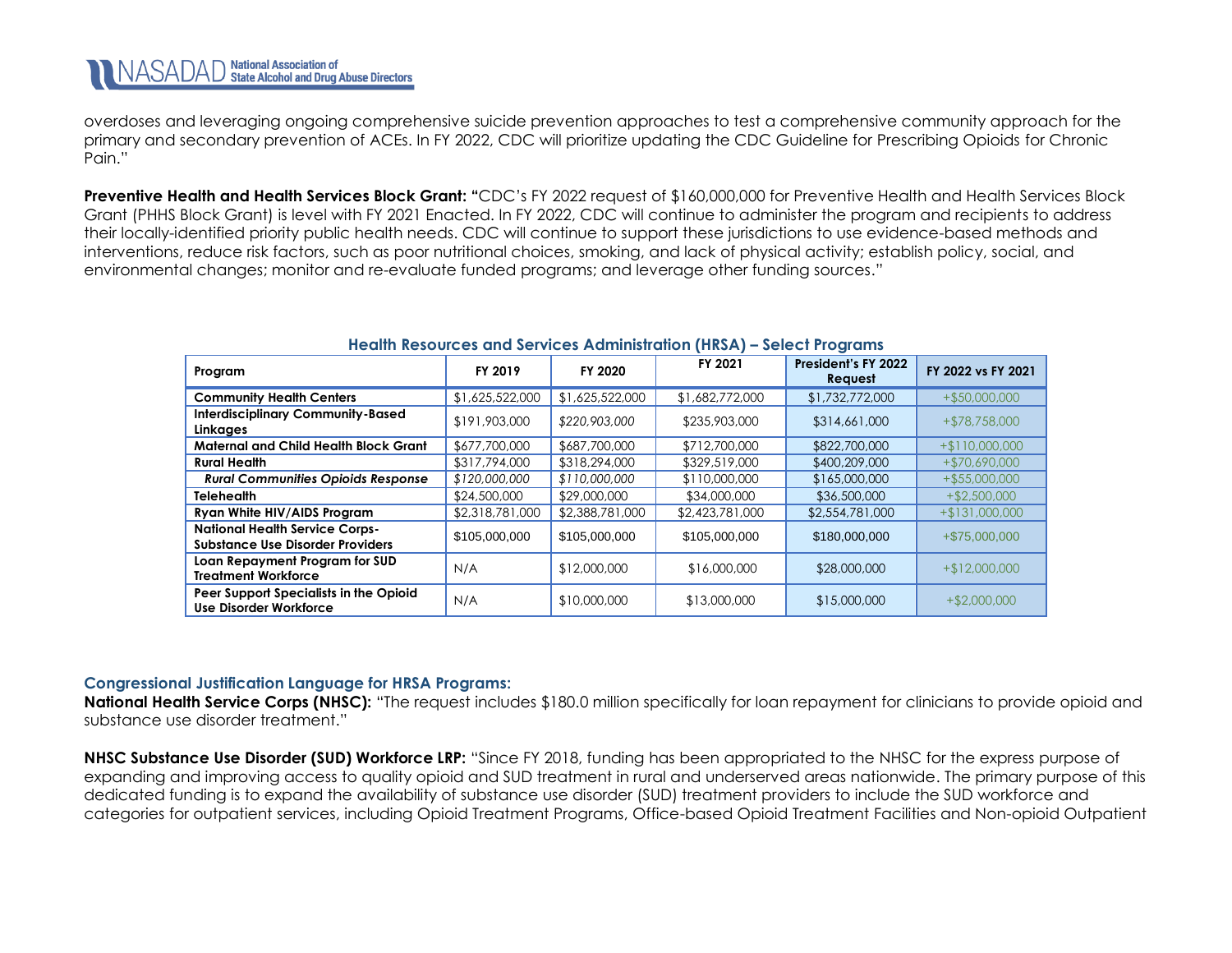SUD facilities. The funding supports the recruitment and retention of health professionals needed in underserved areas to provide evidencebased SUD treatment and prevent overdose deaths. Providers receive loan repayment assistance to reduce their educational financial debt in exchange for service at SUD Treatment Facilities. SUD Providers include: · Allopathic/Osteopathic Physicians, Nurse Practitioners, Physician Assistants with Drug Addiction Treatment Act 2000 Waivers · Licensed or certified health professionals providing SUD services; and · Licensed primary care and mental & behavioral health professionals."

| A Gilling in Gill of Ching is the follows that i<br><b>PERCH LIQUIMING</b>     |                 |                 |                  |                                       |                               |
|--------------------------------------------------------------------------------|-----------------|-----------------|------------------|---------------------------------------|-------------------------------|
| Program                                                                        | FY 2019         | FY 2020         | <b>FY 2021</b>   | <b>President's FY</b><br>2022 Request | <b>FY 2022 vs FY</b><br>2021  |
| <b>Promoting Safe and Stable Families</b><br>(PSSF)                            | \$438,169,408   | \$437,515,000   | \$427,515,000    | Not available at<br>this time         | Not available at<br>this time |
| <b>Regional Partnership Grants</b><br>(RPG), mandatory                         | \$20,000,000    | \$20,000,000    | \$20,000,000     | \$20,000,000                          | Level                         |
| Programs for Children and<br><b>Families</b>                                   | \$12,239,225,00 | \$12,876,652,00 | \$13,040,511,000 | Not available at<br>this time         | Not available at<br>this time |
| <b>Child Abuse Prevention and</b><br><b>Treatment Act (CAPTA) State Grants</b> | \$85,310,000    | \$90,091,000    | \$90,091,000     | \$120,000,000                         | $+ $29,909,000$               |
| <b>Child Welfare Services</b>                                                  | \$268,735,000   | \$268,735,000   | \$268,735,000    | \$275,000,000                         | $+$ \$6,265,000               |

### **Administration for Children and Families (ACF) – Select Programs**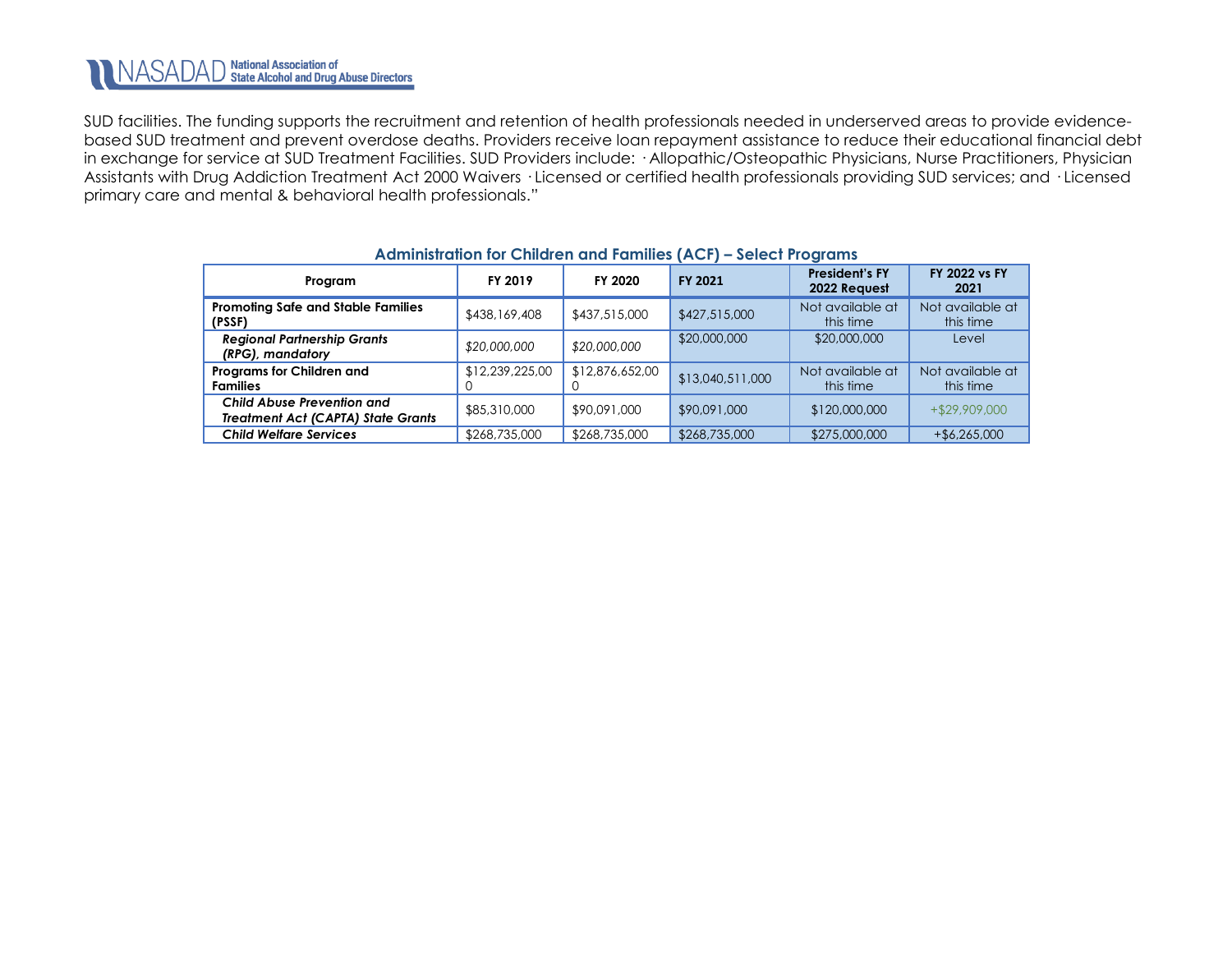<span id="page-23-0"></span>

| Program                                                                          | FY 2019         | FY 2020         | FY 2021         | <b>President's FY</b><br>2022 Request | <b>FY 2022 vs FY</b><br>2021 |
|----------------------------------------------------------------------------------|-----------------|-----------------|-----------------|---------------------------------------|------------------------------|
| <b>Drug Enforcement Administration</b>                                           | \$2,687,703,000 | \$2,722,295,000 | \$2,819,200,000 | \$2,920,200,000                       | $+$101,100,000$              |
| Office of Justice Programs (OJP):<br><b>Research, Evaluation, and Statistics</b> | \$80,000,000    | \$79,000,000    | \$82,000,000    | \$86,000,000                          | $+$ \$4,000,000              |
| OJP: State and Local Law Enforcement<br>Assistance                               | \$1,723,000,000 | \$1,892,000,000 | \$1,914,000,000 | \$2,047,500,000                       | $+$ \$133,500,000            |
| <b>Byrne Justice Assistance Grants</b>                                           | \$329,600,000   | \$348,800,000   | \$360,100,000   | \$355,500,000                         | $+$ \$29,500,000             |
| <b>Comprehensive Opioid, Stimulant,</b><br>and Substance Abuse Program           | \$157,000,000   | \$180,150,000   | \$185,000,000   | \$190,000,000                         | $+$ \$5,000,000              |
| Drug Courts                                                                      | \$77,000,000    | \$80,000,000    | \$83,000,000    | \$95,000,000                          | $+ $12,000,000$              |
| <b>Justice and Mental Health</b><br><b>Collaboration [MIOTCRA]</b>               | \$31,000,000    | \$33,000,000    | \$35,000,000    | \$40,000,000                          | $+$ \$5,000,000              |
| <b>Residential Substance Abuse</b><br><b>Treatment (RSAT)</b>                    | \$30,000,000    | \$31,160,000    | \$34,000,000    | \$35,000,000                          | $+ $1,000,000$               |
| <b>Second Chance Act/Offender</b><br>Reentry                                     | \$88,000,000    | \$90,000,000    | \$100,000,000   | \$125,000,000                         | $+$ \$25,000,000             |
| <b>Veterans Treatment Courts</b>                                                 | \$22,000,000    | \$23,000,000    | \$25,000,000    | \$25,000,000                          | Level                        |
| <b>Prescription Drug Monitoring</b>                                              | \$30,000,000    | \$31,000,000    | \$32,000,000    | \$33,000,000                          | $+$ \$1,000,000              |
| <b>Community Oriented Policing</b><br>Systems (COPS)**                           | \$303,500,000   | \$343,000,000   | \$386,000,000   | \$651,000,000                         | $+ $265,000,000$             |
| <b>Juvenile Justice Programs</b>                                                 | \$287,800,000   | \$320,000,000   | \$346,000,000   | \$796,000,000                         | $+$ \$450,000,000            |

## **Department of Justice (DOJ) – Select Programs**

## **DOJ Congressional Justification Language:**

**Byrne Justice Assistance Grants:** "In FY 2022, the President's Budget requests \$513.5 million for the Byrne Justice Assistance Grants (JAG) program, an increase of \$29.5 million over the FY 2021 Enacted level. The funding request will support JAG formula awards to state, local, and tribal governments; establish a new Racial Profiling and De-escalation Training Program; and increase funding for the Capital Case Litigation Initiative."

**Drug Courts:** "The request will support site-based awards to support the development, expansion, and enhancement of adult, juvenile, and family drug court programs at the state, local, and tribal levels. In addition, the funding will support expanded drug courts-related research and evaluation activities as well as training and technical assistance for drug courts personnel."

**Second Chance Act:** "The request will provide additional awards, training, and technical assistance to help state, local, and tribal governments further reduce criminal recidivism and improve other reentry-related outcomes."